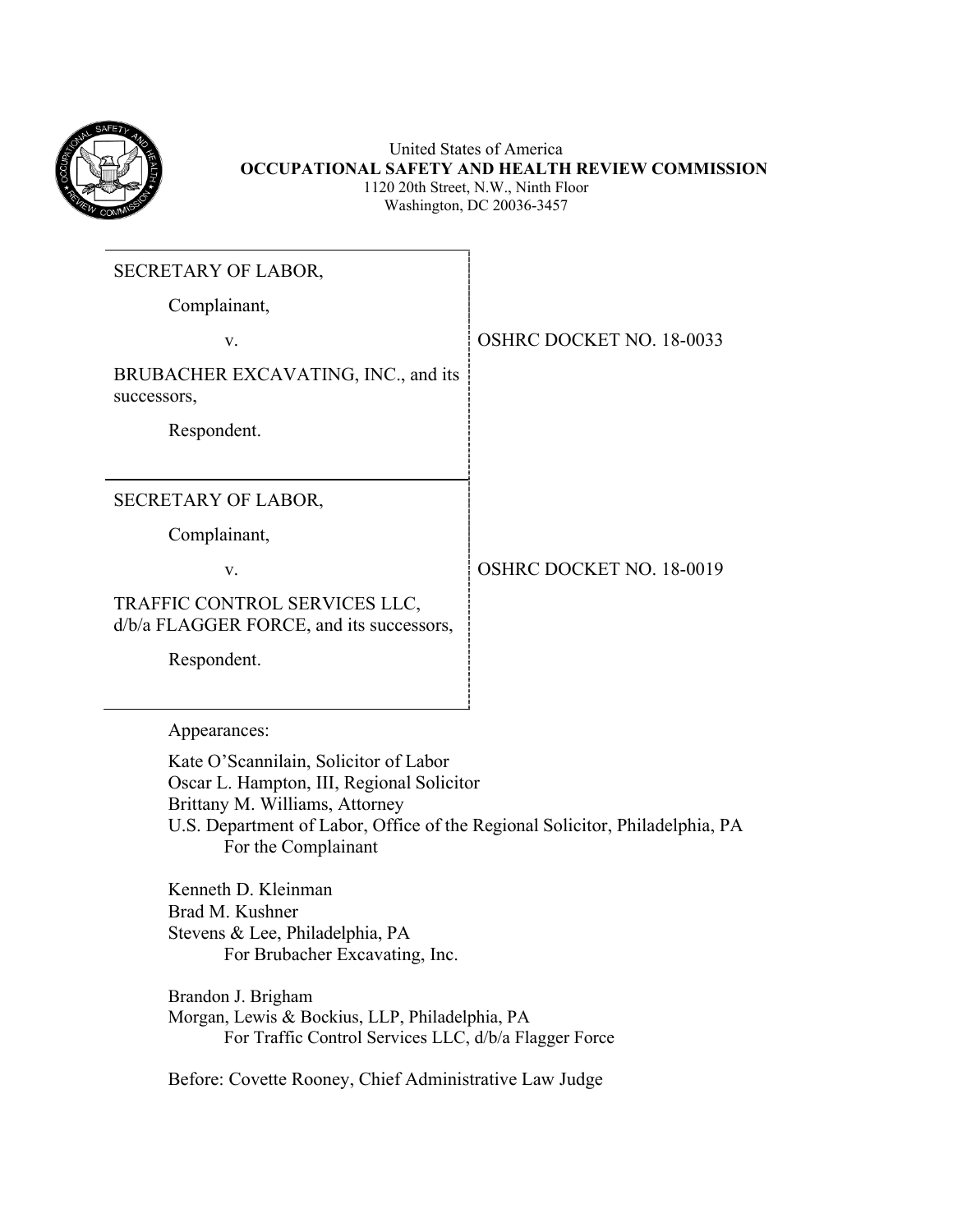#### **DECISION AND ORDER**

Following a worker injury, the Occupational Safety and Health Administration (OSHA), commenced investigations of two employers who had been working at a construction site located along Pottstown Pike in West Chester, Pennsylvania. The investigation led to citations being issued to Brubacher Excavating, Inc. (Brubacher) and Traffic Control Services, LLC, which does business as Flagger Force (Flagger Force).<sup>[1](#page-1-0)</sup> (Stip. 6.)

Brubacher and Flagger Force both filed timely challenges to the citations with the Occupational Safety and Health Review Commission (Commission). Brubacher's challenge was assigned docket No. 18-0033 and Flagger Force's challenge was docketed as No. 18-0019. Because of the similarity of the underlying facts, Brubacher and Flagger Force's cases were consolidated for review.

Prior to the hearing, the Secretary vacated certain citation items for each party. From the citation issued to Brubacher, the Secretary vacated Items 1b and 2 of Citation 1. Likewise, Citation 1, Items 1b and 2 were vacated from the citation issued to Flagger Force. For both parties, there is only one remaining citation item at issue, an alleged violation of [2](#page-1-1)9 C.F.R. § 1926.200 $(g)(1)$ .<sup>2</sup> A hearing on the consolidated matters was held on February 26-28, 2019, in Philadelphia, Pennsylvania.

For the reasons that follow, the citation issued to Brubacher as a result of OSHA Inspection No. 1280576 is VACATED, and no penalty is assessed; and the citation issued to Flagger Force as a result of OSHA Inspection No. 1263466 is VACATED, and no penalty is assessed.

<span id="page-1-0"></span><sup>&</sup>lt;sup>1</sup> Stipulation 6 provides: "OSHA conducted an inspection at the worksite on June 6, 2017, and subsequently issued a Citation and Notification of Penalty to both Brubacher and Traffic Control."

<span id="page-1-1"></span><sup>&</sup>lt;sup>2</sup> For each party, the only citation item remaining was designated Citation 1, Item 1a.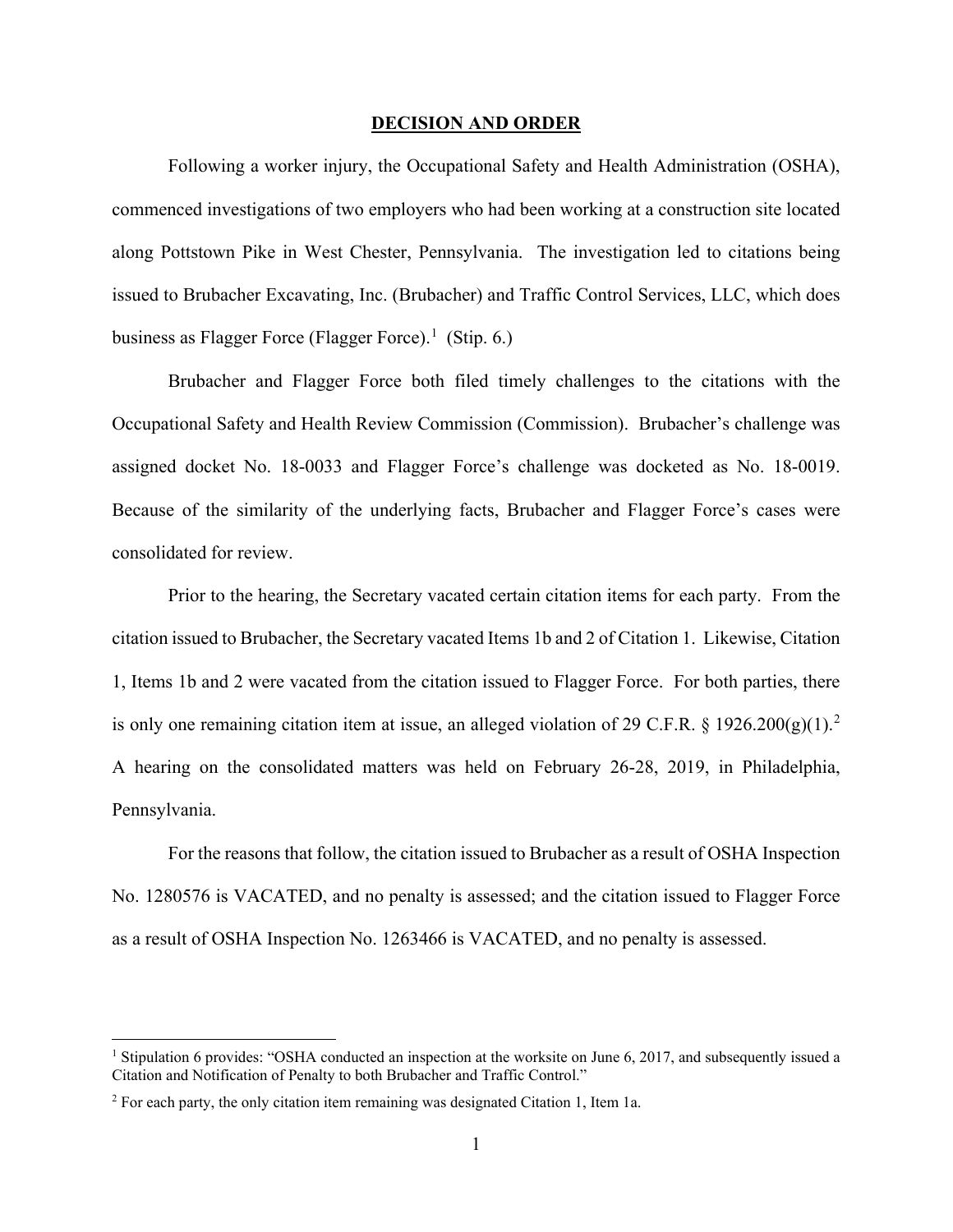# **I. Jurisdiction**

The Commission has jurisdiction over this contest, pursuant to section  $10(c)$  of the Occupational Safety and Health Act of 1970, 29 U.S.C. §§ 651-678 (OSH Act). (Stip. 7.) Brubacher is an employer within the meaning of section 3(5) of the OSH Act, as it is engaged in a business affecting commerce.<sup>[3](#page-2-0)</sup> (Stips. 8, 10.) It had nine employees at a construction worksite in West Chester, PA from May 31, 2017 through June 5, 2017.<sup>[4](#page-2-1)</sup> (Stips. 1, 2, 12.) Flagger Force is also an employer within the meaning of section 3(5) of the OSH Act, as it is engaged in a business affecting commerce.<sup>[5](#page-2-2)</sup> (Stips. 9, 11.) It also had employees at the same construction worksite on the same days. (Stips. 1, 3-5, 12.) Based upon the record, including the parties' admission to jurisdiction, the undersigned concludes the Commission has jurisdiction over the parties and the subject matter of this case.

#### **II. Background**

Brubacher was retained by the Islamic Society of Chester County (Islamic Society) and Aqua Pennsylvania (Aqua) to perform construction work associated with the installation of a water line along Pottstown Pike to service the Islamic Society's property.<sup>[6](#page-2-3)</sup> (Tr. 225, 307-8; Stip. 1, 12;

<span id="page-2-0"></span><sup>3</sup> Stipulation 8 provides: "Brubacher is an "employer" within the meaning of Section 3(5) of the [OSH Act]." And stipulation 10 states: "Brubacher is an employer engaged in a business affecting commerce within the meaning of sections 3(3) and 3(5) of the [OSH Act]."

<span id="page-2-1"></span><sup>4</sup> Stipulation 1 is: "Brubacher was conducting paving and excavating operations at, or in the vicinity of, Pottstown Pike and Taylors Mill Rd. in West Chester, PA 19380 (hereafter "worksite") from approximately May 31, 2017 through June 5, 2017 (hereafter the "relevant period")." Stipulation 2 provides: "Brubacher had nine employees at the worksite on June 5, 2017, including but not limited to paving supervisor, David Duda and hourly employees Brent Horst and Joey Sipes." Stipulation 12 states: "Brubacher's worksite qualified as a "construction area," as used in 29 C.F.R.  $\S$  1926.200(g)(1).

<span id="page-2-2"></span><sup>&</sup>lt;sup>5</sup> Stipulation 9 specifies: "[Flagger Force] is an "employer" within the meaning of Section  $3(5)$  of the [OSH Act]." Stipulation 11 states: "[Flagger Force] is an employer engaged in a business affecting commerce within the meaning of sections 3(3) and (3) of the [OSH Act]."

<span id="page-2-3"></span><sup>6</sup> The parties stipulated that: "Brubacher was conducting paving and excavating operations at, or in the vicinity of, Pottstown Pike and Taylors Mill Rd. in West Chester, PA (hereafter "worksite") from approximately May 31, 2017 through June 5, 2017 (hereafter the "relevant period")." (Stip. 1.)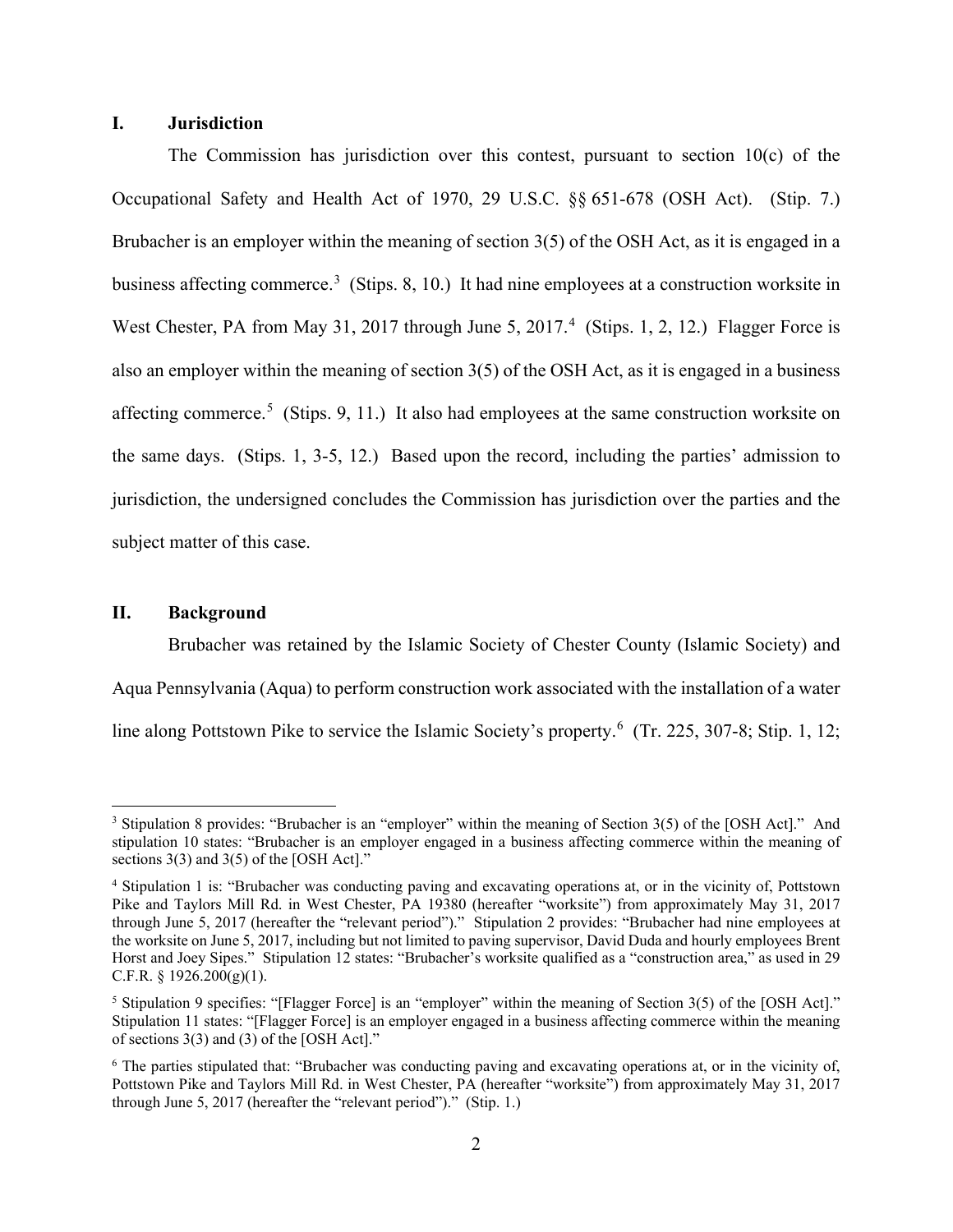Gov. Exs. 22, 25, 26.) The construction worksite abutted the northbound side of Pottstown Pike from Taylors Mill Road through Cross Pointe Drive. (Tr. 225-26, 261-62; Stip. 12.) Brubacher first excavated land to allow Aqua to lay the water pipes in the ground. (Stip. 1, 12.) After Aqua laid the pipe, Brubacher employees covered the trench and worked on paving over the surface. (Tr. 592.) The paving work began on Wednesday, May 31, 2017. (Stip. 1.) The project took four days and was completed on Monday, June 5, 2017. (Stip. 1; Tr. 592.)

The work took place within the northbound lane and shoulder of Pottstown Pike, a multilane road in West Chester, PA. (Stip. 1; Gov. Exs. 16, 17, 22.) The paving work required an adjustment to the road's regular traffic pattern. (Gov. Ex. 22.) A traffic control plan for this adjustment was approved by the Pennsylvania Department of Transportation (Penn DOT). (Gov. Exs. 8, 21.) The approved traffic pattern shifted traffic from the northbound lane into what is ordinarily a middle lane for turning. (Gov. Ex. 21.)The speed limit for traffic moving both north and southbound remained the same as it was before the work began, 45 miles per hour. (Tr. 628; Gov. Ex. 16.) Cones were placed to divert traffic and provide a barrier between the vehicles traveling north and those traveling south. (Gov. Exs. 16, 21.) In addition, one flagger worked at the north end of the worksite, and another worked at the south end. (Tr. 623; Gov. Ex. 21, 22.) The flaggers were to assist with making drivers aware of the changed traffic pattern. (Gov. Ex. 21.)

To implement the traffic control plan, Brubacher retained Flagger Force.<sup>[7](#page-3-0)</sup> (Stip. 3; Tr. 593; Gov. Ex. 30.) Flagger First's business is to provide its clients with traffic control services such as flagging operations, lane closures, and shifting traffic patterns. (Gov. Ex. 34 at 3.) Brubacher and

<span id="page-3-0"></span><sup>7</sup> Stipulation 3 provides: "Brubacher contracted with [Flagger Force] to conduct, manage, and otherwise provide flagging and/or provide traffic control services at the worksite during the relevant period, in accordance with the terms of the Master Subcontract Agreement between Brubacher and [Flagger Force], dated April 19, 2016."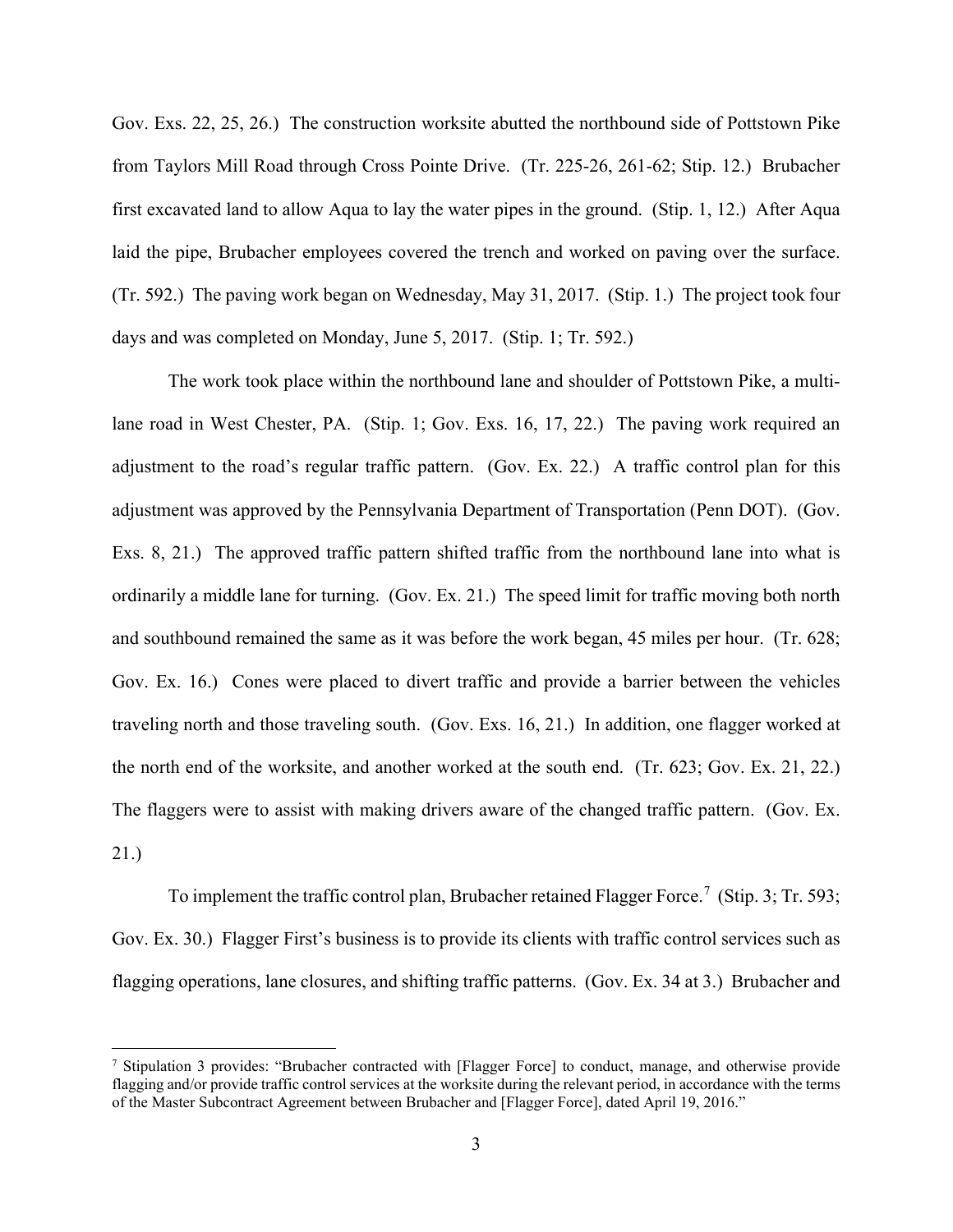Flagger Force have a long-standing relationship, whereby Flagger Force provides most of the traffic control services needed at Brubacher worksites and assists with training Brubacher employees about flagging. (Tr. 228, 571; Gov. Exs. 8, 24.)

David Duda was Brubacher's supervisor for the Pottstown Pike worksite. (Tr. 345, 589; Stip. 2.) He met with the Flagger Force employees to explained what work his crew would be doing and where they would be working. (Tr. 615-17; Gov. Ex. 21.) After work began on May 31, 2017, which was Flagger Force's first day at the worksite, Mr. Duda completed a Safety Observation Compliance Form. (Tr. 601; Gov. Ex. 32.) Mr. Duda explained that he typically completes this type of form on the first day of a project to make sure he does not "overlook anything." (Tr. 601-2.) Before completing the form, Mr. Duda traveled the entirety of the worksite to see that three sets of advance warning signs were properly in place. (Tr. 604.) Specifically, he checked to make sure Flagger Force set up advance warning signs in three places: (1) on the northbound side of Pottstown Pike; (2) on the southbound side of Pottstown Pike; and (3) along the Route 322 exit ramp, which connects another road to a section of Pottstown Pike near the worksite. (Tr. 604; Gov. Ex. 32.)

After the work began, it became apparent that the traffic control pattern was not functioning as expected. Mr. Duda, in consultation with the Flagger Force employees working at the site, adjusted how much time motorists had to enter the new traffic pattern and improved the visibility of the signs for motorists entering Pottstown Pike from the Route 322 exit ramp. (Tr. 597-600.) These changes were maintained through the first three days of the project. (Tr. 606, 652.)

During these first three days, the same employees from Flagger Force arrived each day. (Gov. Ex. 21.) On the last day of the project, June 5, 2017, two different Flagger Force employees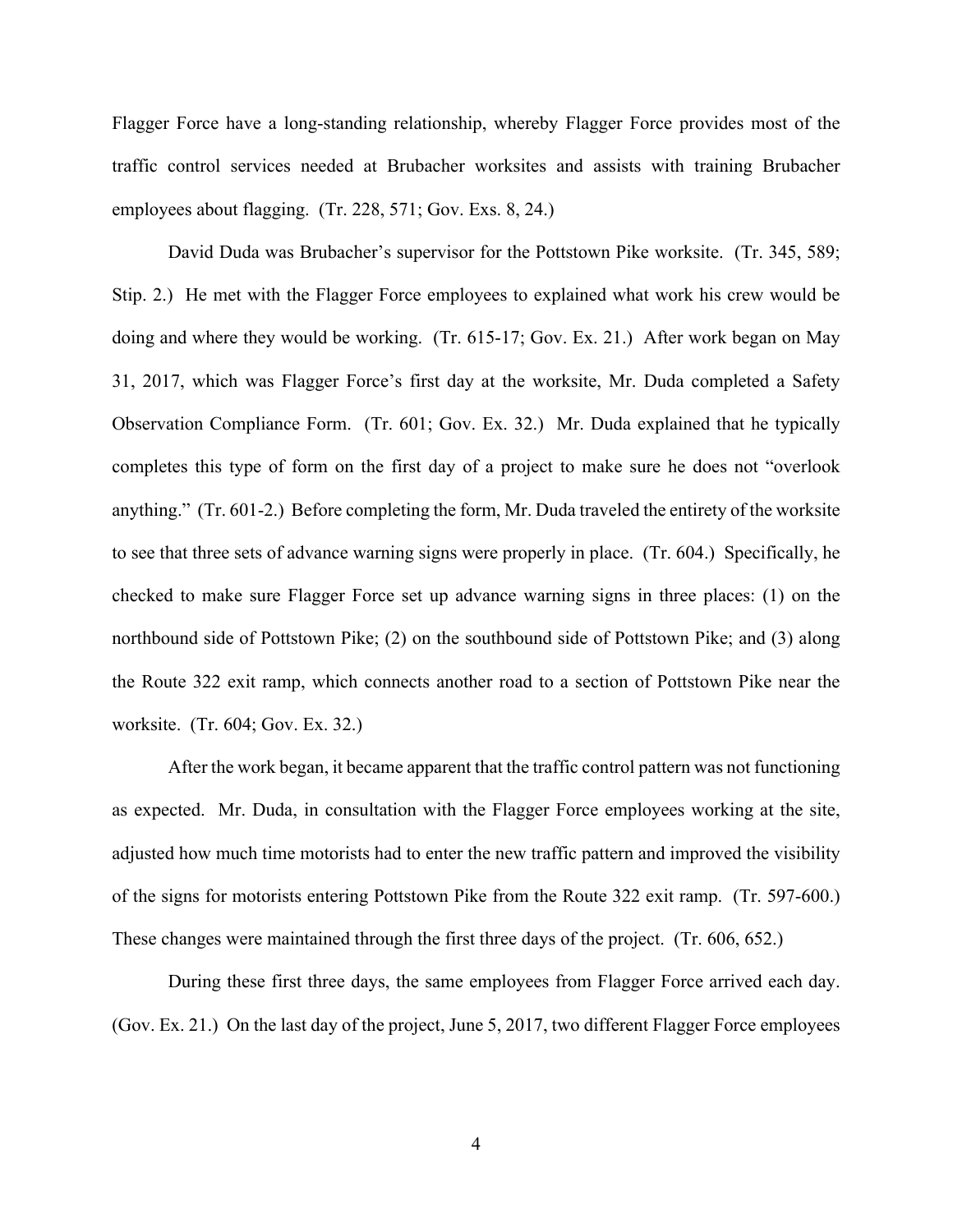were sent to the worksite. $8$  (Tr. 181, Gov. Exs. 21, 31; Stip. 4.) Unlike the prior days, these employees only set up warning signs on the northbound side of the Pottstown Pike, which was side closest to where the paving and excavation work was being done. No advance warning signs were placed on the southbound side or along the Route 322 exit ramp as had been done on the first three days. (Gov. Ex. 16.)

About two and a half hours after Brubacher started work, around 11:30 a.m., a car traveling northbound on Pottstown Pike failed to adhere to the traffic control pattern and ran into a Flagger Force employee. (Tr. 89; Gov. Exs. 19, 22.) The employee was seriously injured. (Tr. 183.) A Brubacher employee, Joey Sipes, called 911 and emergency responders arrived at the worksite. (Tr. 230; Gov. Ex. 22.)

The emergency response team included two West Goshen Township Police Officers, Officer Virgilio and Officer Grandizio. (Tr. 37, 110.) Officer Grandizio interviewed three Brubacher employees, including Mr. Duda and Mr. Sipes, shortly after arriving at the scene. (Tr. 110-11.) These interviews were recorded. (Tr. 286.) Officer Virgilio was the lead investigator of the accident at Brubacher's worksite. (Tr. 41, 110, 158.) As part of his investigation, Officer Virgilio reviewed video footage of the worksite that was taken earlier in the day of the accident when another officer drove by worksite as well as other evidence. (Tr. 46-47, 112.)

OSHA commenced its investigation the day after the accident, on June 6, 2017. (Stip. 6.) By that time all worked had stopped at the worksite. (Stip. 1.) Compliance Officer Allen Wilcox (CO) visited the worksite and spoke with representatives of Brubacher and Flagger Force. (Tr. 261, 263, 265; Gov. Exs. 3, 4.) He also collected information from the West Goshen Township

<span id="page-5-0"></span><sup>8</sup> Stipulation 4 is: "On June 5, 2017 [MD] and [JL] were the employees providing traffic control services at the worksite on behalf of [Flagger Force]."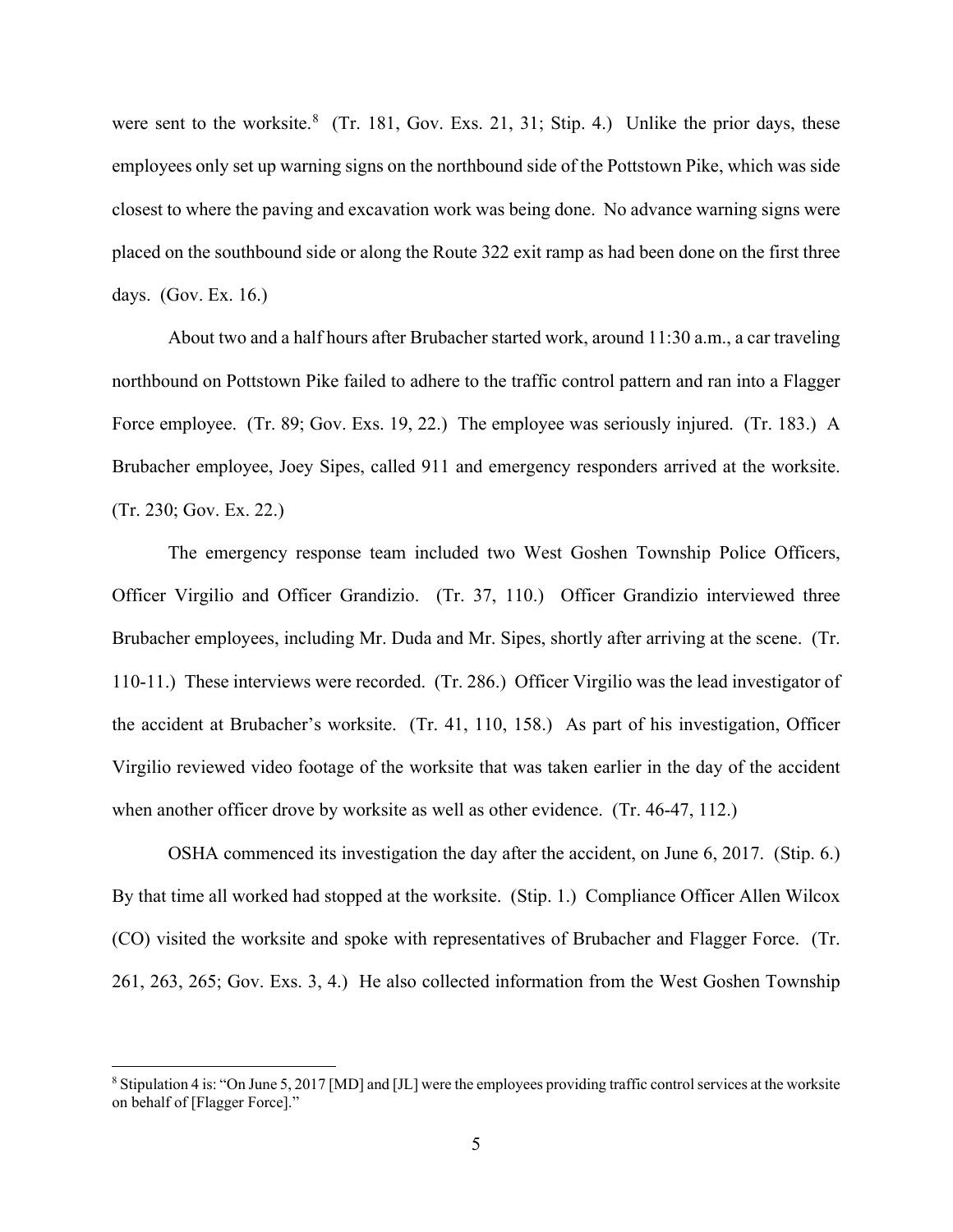Police, including video footage of the worksite and the recorded interviews with the Brubacher employees. (Tr. 48-49, 286, 289.)

### **III. Discussion**

To establish a violation of a specific standard, the Secretary must show by a preponderance of the evidence that: (1) the cited standard applies; (2) its terms were violated; (3) the employer knew, or with the exercise of reasonable diligence could have known, of the violative condition; and (4) one or more employees had access to the cited condition. *Astra Pharm. Prods*., 9 BNA OSHC 2126, 2129 (No. 78-6247, 1981), *aff'd in relevant part,* 681 F.2d 69 (1st Cir. 1982). The cited standard, 29 C.F.R. § 1926.200 $(g)(1)$ , states that: "construction areas shall be posted with legible traffic signs at points of hazard."<sup>[9](#page-6-0)</sup> There is no dispute that the Pottstown Pike worksite, which included Brubacher's paving and excavating operations, constitutes a "construction area" within the meaning of the standard. (Stips. 1, 12.) The parties contest the other elements of the Secretary's burden.

## **A. Flagger Force**

## 1. **Applicability, Violation, and Exposure**

The Secretary alleges that Flagger Force violated 29 C.F.R.  $\S$  1926.200(g)(1) by failing to provide at least one advance warning sign for motorists approaching the worksite from two directions: (1) the southbound lane of Pottstown Pike, or (2) the exit ramp connecting Pottstown Pike to Route 322. The parties agree that there were no signs at those locations. (Gov. Exs. 16,

<span id="page-6-0"></span><sup>9</sup> After the citation's issuance, the cited standard was modified to provide: "At points of hazard, construction areas shall be posted with legible traffic control signs and protected by traffic control devices." Signs, Signals, and Barricades, 84 Fed. Reg. 21416, 21433, 21577 (May 14, 2019) (to be codified at 29 C.F.R. Parts 1910, 1915 & 1926).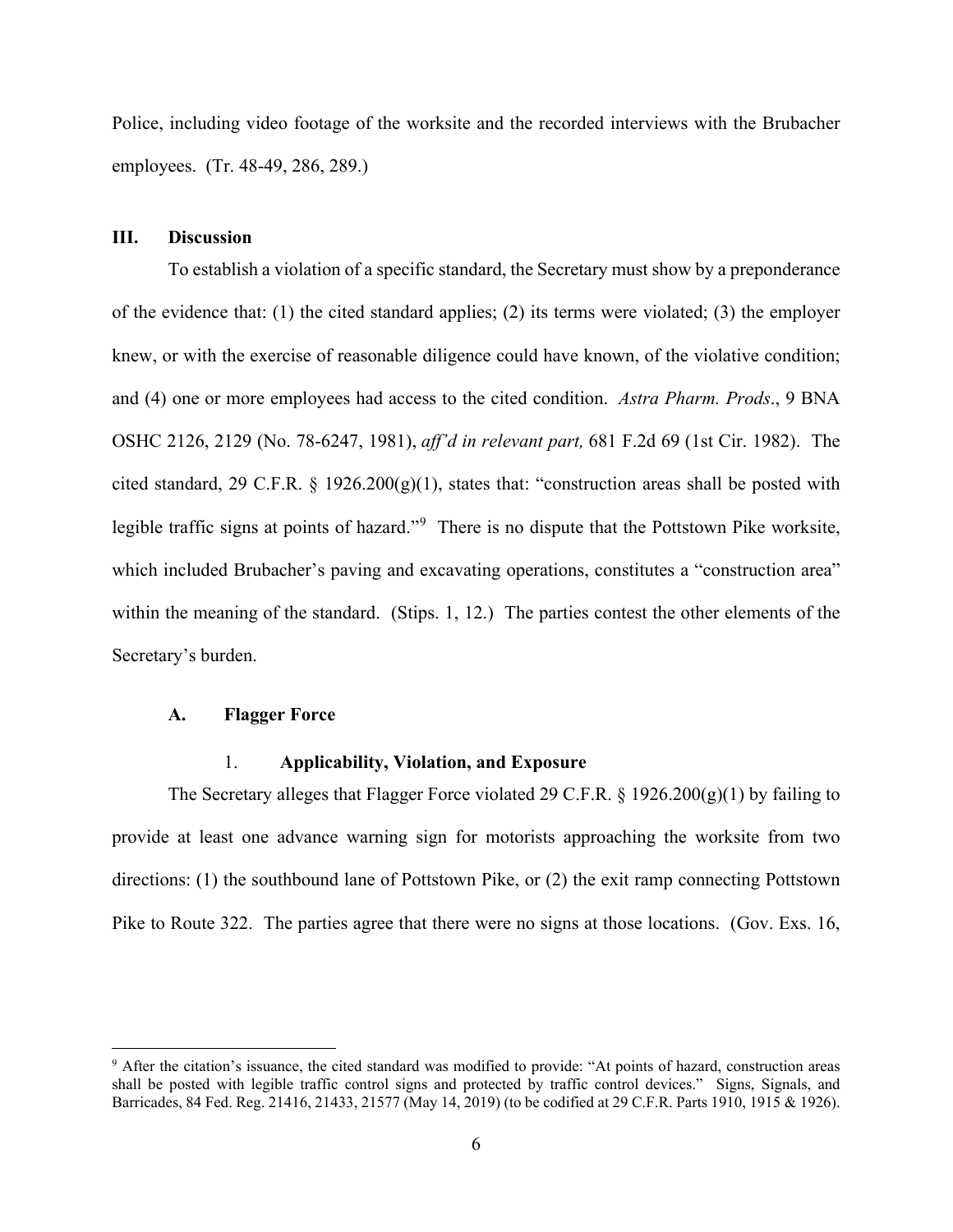20, 51.) Instead, they argue that those locations were not points of hazard within the meaning of the cited standard.

The purpose of posting the traffic signs the cited standard requires is to warn motorists of construction work being done along the roadway. *See Sunshine Guardrail Servs.,* No. 96-631, 1996 WL 650480 (O.S.H.R.C.A.L.J., Oct. 28, 1996). To satisfy the adequate advance warning requirement, employers must convey: (1) that work is taking place, (2) information about highway conditions, and (3) information about how traffic can move through the temporarily revised traffic pattern. *See KS Energy Servs., Inc.*, 22 BNA OSHC 1261, 1262 (No. 06-1416, 2008) (affirming a violation of 29 C.F.R. § 1926.200(g)(2), which also addresses "Signs, Signals, and Barricades").

### *a) Southbound Lane*

Unlike motorists approaching the worksite from the northbound lane, those traveling southbound on Pottstown Pike were not warned they were about to approach the worksite. While the traffic control pattern did not require a full lane shift for southbound motorists, the lane was partially obstructed. (Gov. Exs. 16, 17, 21.) Mr. Duda indicated that the traffic pattern required an approximately two-foot diversion for vehicles traveling in the southbound lane. (Gov. Ex. 21.) If motorists were not aware of the diversion, they could cross into the northbound lane. (Tr. 343.) This could result in crashes impacting the worksite. *Id.* In addition, the traffic control plan required the placement of a number of cones along what was typically the middle turning lane. (Tr. 293; Gov. Ex. 16.) If a vehicle were to strike one of the cones it could become airborne and hit the flaggers or other workers. (Tr. 343; Gov. Ex. 22.) The cones were "like a projectile" and could "come flying through the air" if struck by a vehicle. (Tr. 227, 627-28.) Indeed, early on the morning of June 5, 2017, a pickup truck with a trailer on it knocked over a row of cones after they were set up. (Tr. 223-24, Gov. Ex. 22.) Besides the risk posed by the cones, Mr. Duda also thought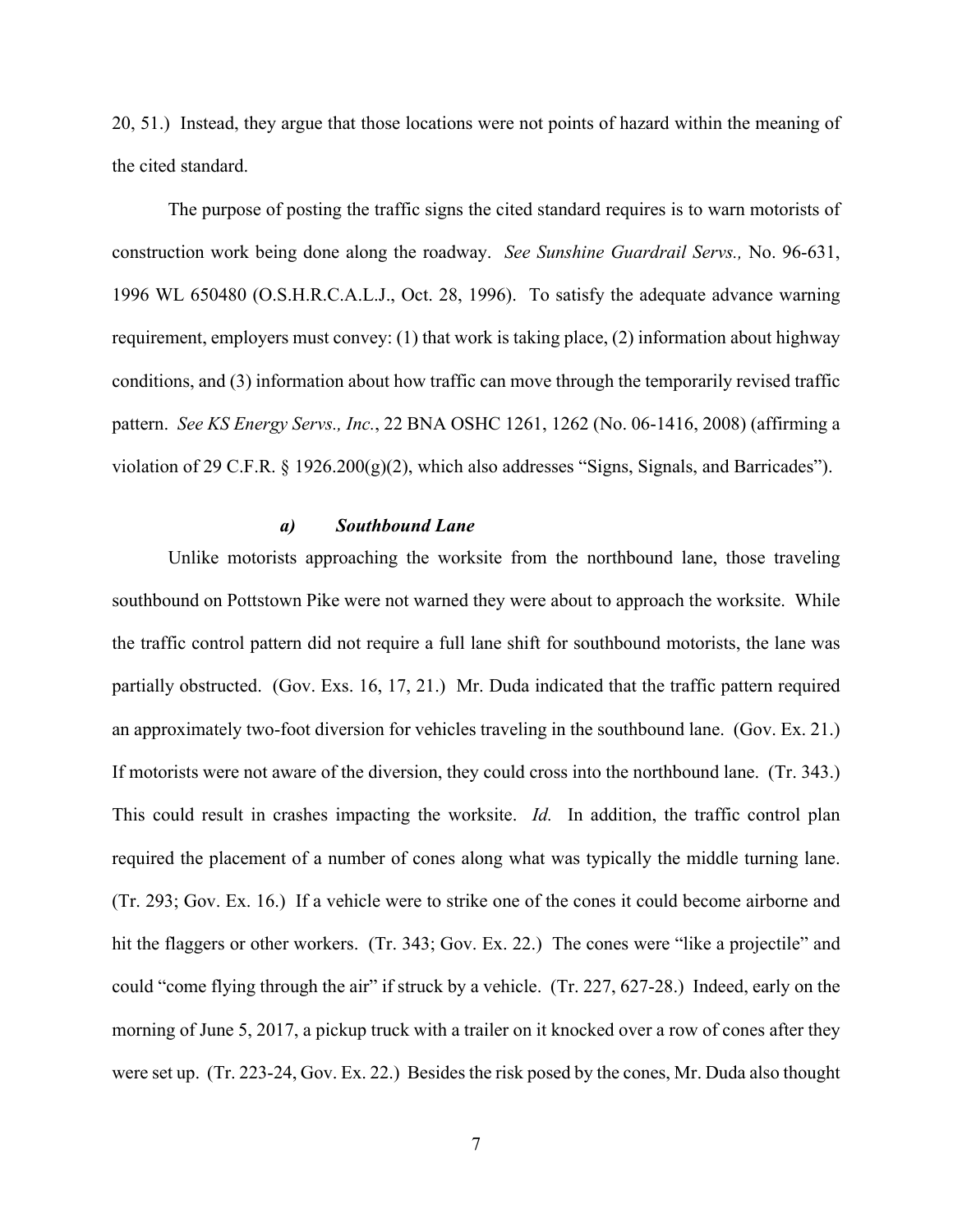that the work might require periodic disruption to the southbound traffic flow. (Tr. 651.) Because of that possibility, Mr. Duda testified that there should have been a "flagman ahead" sign on both the north and southbound sides of the road. (Tr. 605, 651.)

Flagger Force's own policies also recognized the need for advance warning signs on each side of a worksite. (Tr. 192, 741-42, 744, 755-56; Gov. Ex. 33, FF Exs. 10, 12.) Consistent with this policy, the Master Services Agreement, which governed the relationship between Flagger Force and Brubacher, specifically required at least two warning signs to be placed at appropriate distances from either end of the work zone. (Tr. 285-86.) Finally, there is no dispute that there were signs on both sides of the road for the first three days of the project.

Thus, the Secretary adequately showed that the southbound lane of Pottstown Pike was a "point of hazard" where advance warning signs were required, and Flagger Force failed to have any warning signs at that location.

## *b) Exit Ramp*

Motorists on the Route 322 exit ramp had to merge into traffic along the northbound lane of Pottstown Pike, the same lane along which Brubacher and the Flagger Force employees were working. As discussed, the northbound lane was diverted as a result of Brubacher's work. The end of the exit ramp was a short distance from the beginning of the worksite—approximately 250 feet. (Tr. 93, 101-2; Gov Ex. 7 at 5.)

For the first three days of the project, Flagger Force installed at least two signs indicating "work area ahead" and "flagman ahead" along the Route 322 exit ramp. (Tr. 485, 605-6.) Shortly after work began the signs were re-positioned to improve their visibility. (Tr. 597.) In addition to the signs placed by Flagger Force, the end of the ramp also had a stop sign. (Tr. 102.)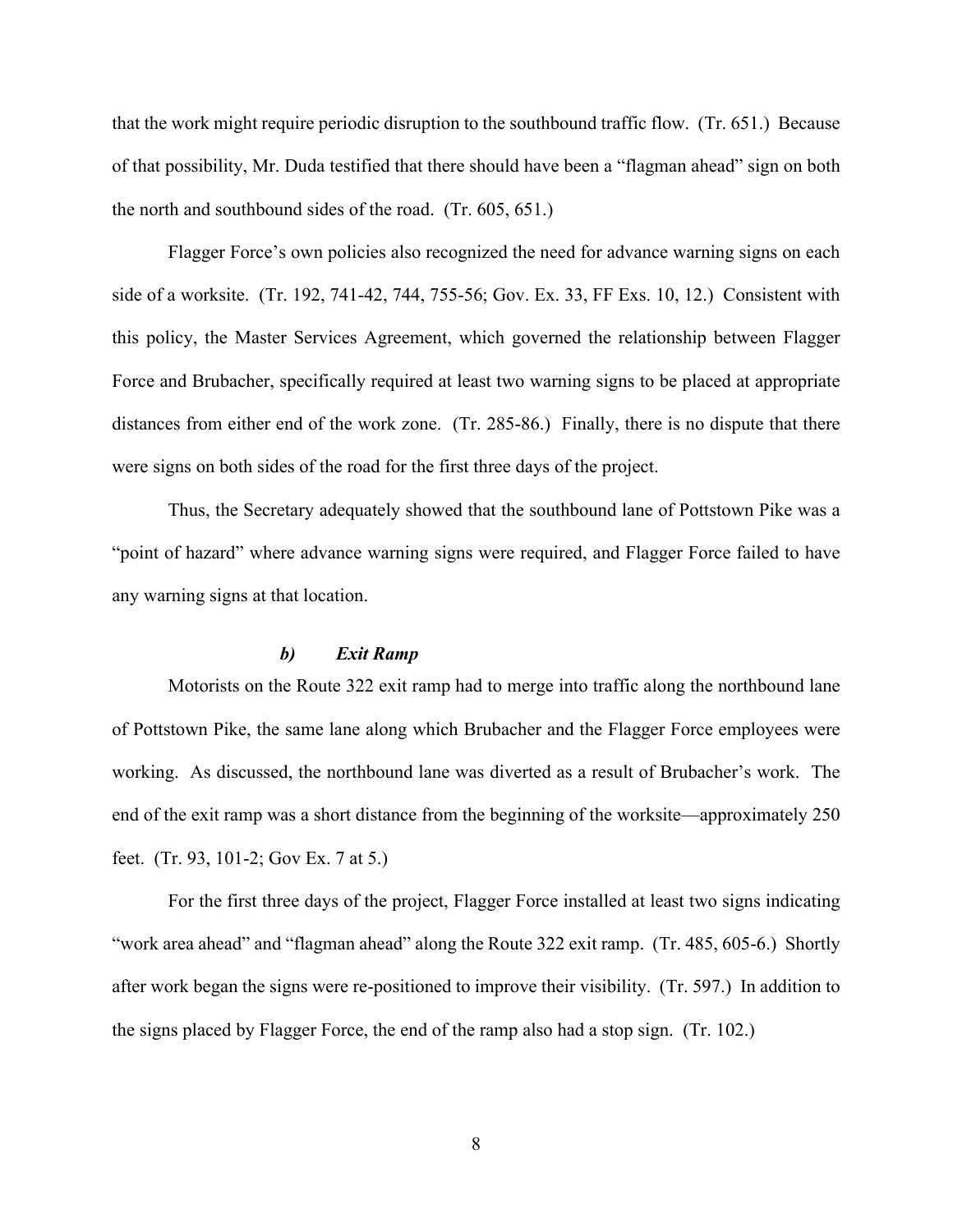Flagger Force argues that this stop sign satisfied the cited standard. (Flagger Force Br. at 18-19.) However, as this stop sign was always in place, its presence did not alert drivers that they would be quickly entering a worksite with a different traffic pattern and that there may be flaggers in the road.<sup>10</sup> (Tr. 102.) Not only did the initial traffic plan recognize that the stop sign alone would be insufficient, but the conditions at the worksite also made that apparent. Mr. Duda discussed motorists failing to come to a complete stop at this particular stop sign. (Tr. 607-8.) Many motorists treated the sign as requiring a yield, rather than a full stop. *Id.* They tended to "jet out at 45 miles per hour" rather than fully stopping before attempting to merge.<sup>11</sup> *Id.* The CO explained that the focus of motorists on the ramp would be to "pay attention to any oncoming traffic" and they would not necessarily realize the nearby worksite and changed traffic pattern. (Tr. 344.)

This is sufficient to show that the exit ramp was also a point of hazard and as such should have had at least one advance warning sign. *See* 29 C.F.R. § 1926.200(g)(1).

## 2. **Exposure**

There is no dispute that two Flagger Force employees were working in and around Pottstown Pike when two points of hazard lacked appropriate signage. (Tr. 390; Gov. Exs. 4, 7, 16-18.) Flagger Force argues that its employees did not have reason to be on the Route 322 exit ramp and so were not exposed to that hazard. (Flagger Force Reply Br. at 7.) However, the need for signage on the exit ramp and along both directions of the Pottstown Pike arose because Flagger

<span id="page-9-0"></span><sup>10</sup> Flagger Force argues that *Groves-Brown & Lambrecht-Denton Joint Venture*, No. 79-5070, 1981 WL 18957 (O.S.H.R.C.A.L.J., June 5, 1981), supports finding that the permanent stop sign was sufficient. (Flagger Force Br. at 18-19.) In addition to not being binding, *Groves-Brown* is also factually distinct. That matter involved a worker using a temporary handheld stop sign to alert motorists as opposed to Flagger Force's attempt to rely on a stop sign that was always in place and did not alert motorists to the upcoming worksite. 1981 WL 18957 at \* 3-4.

<span id="page-9-1"></span> $11$  Mr. Duda also described the exit ramp as an area "where everybody likes to cut everybody off." (Tr. 599.) This created a situation where "usually the signs don't get seen." *Id.*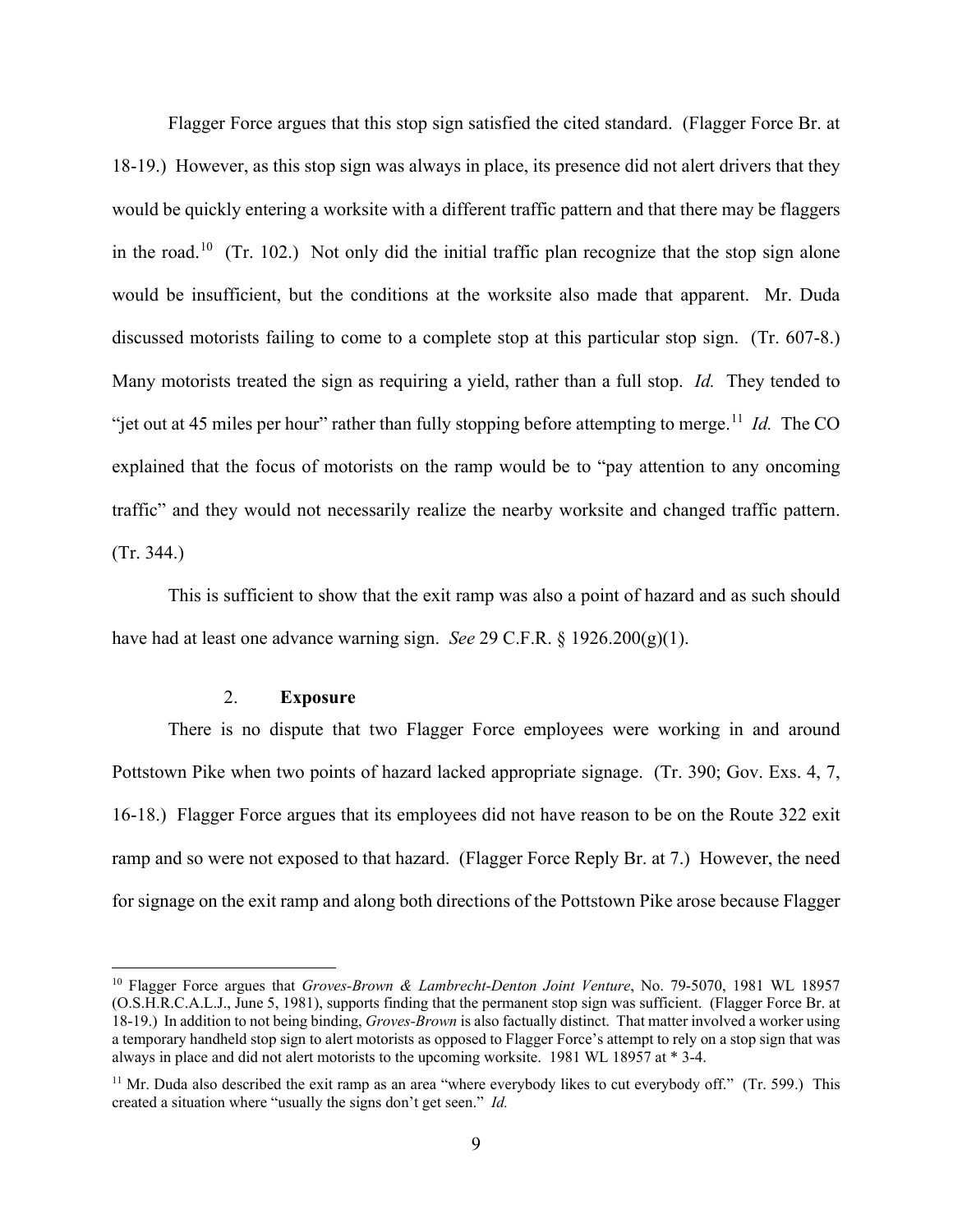Force employees were working along that road, including at a point a short distance from the end of the ramp. (Gov. Exs. 16, 17A, 18.) As such, they were exposed to the hazardous condition that is the focus of the cited standard. *See RGM Constr. Co.,* 17 BNA OSHC 1229, 1234 (No. 91- 2107, 1995) (finding that the zone of danger for purposes of assessing employee exposure to be the "area surrounding the violative condition that presents the danger to employees which the standard is intended to prevent").

# 3. **Knowledge**

On June 5, 2017, two Flagger Force employees arrived at the worksite—one crew leader and one crew member.<sup>12</sup> (Stips. 4, 5; Tr. 667.) The crew leader arrived at the worksite first. (Tr. 615-16.) He met with Mr. Duda, who walked the length of the worksite with him and explained the traffic control pattern that had been in place over the first few days of the job. (Tr. 617-20.) The crew leader set up the traffic cones and the warning signs on the northbound side of the road. (Tr. 227, 621.) The crew member showed up later and then both him and the crew leader took up positions as flaggers near the start and end of the cones lining the worksite. (Tr. 623.) The flaggers kept a lookout for distracted motorists and those who were unsure of how to follow the adjustment to the usual traffic pattern. (Gov. Ex. 21.)

The crew leader knew where he set up the signs and had actual knowledge of the hazardous condition. (Tr. 518.) The parties dispute whether his knowledge can be imputed to Flagger Force. In general, a supervisor's knowledge of a hazardous condition is imputable to his or her employer. *Jersey Steel Erectors*, 16 BNA OSHC 1162, 1164 (No. 90-1307, 1993), *aff'd*, 19 F.3d 643 (3d Cir. 1994) (unpublished). The issue here is whether the crew leader was a supervisor.

<span id="page-10-0"></span><sup>&</sup>lt;sup>12</sup> Stipulation 5 is: "June 5, 2017 was the first day [MD] or [JL] worked at the worksite during the relevant period."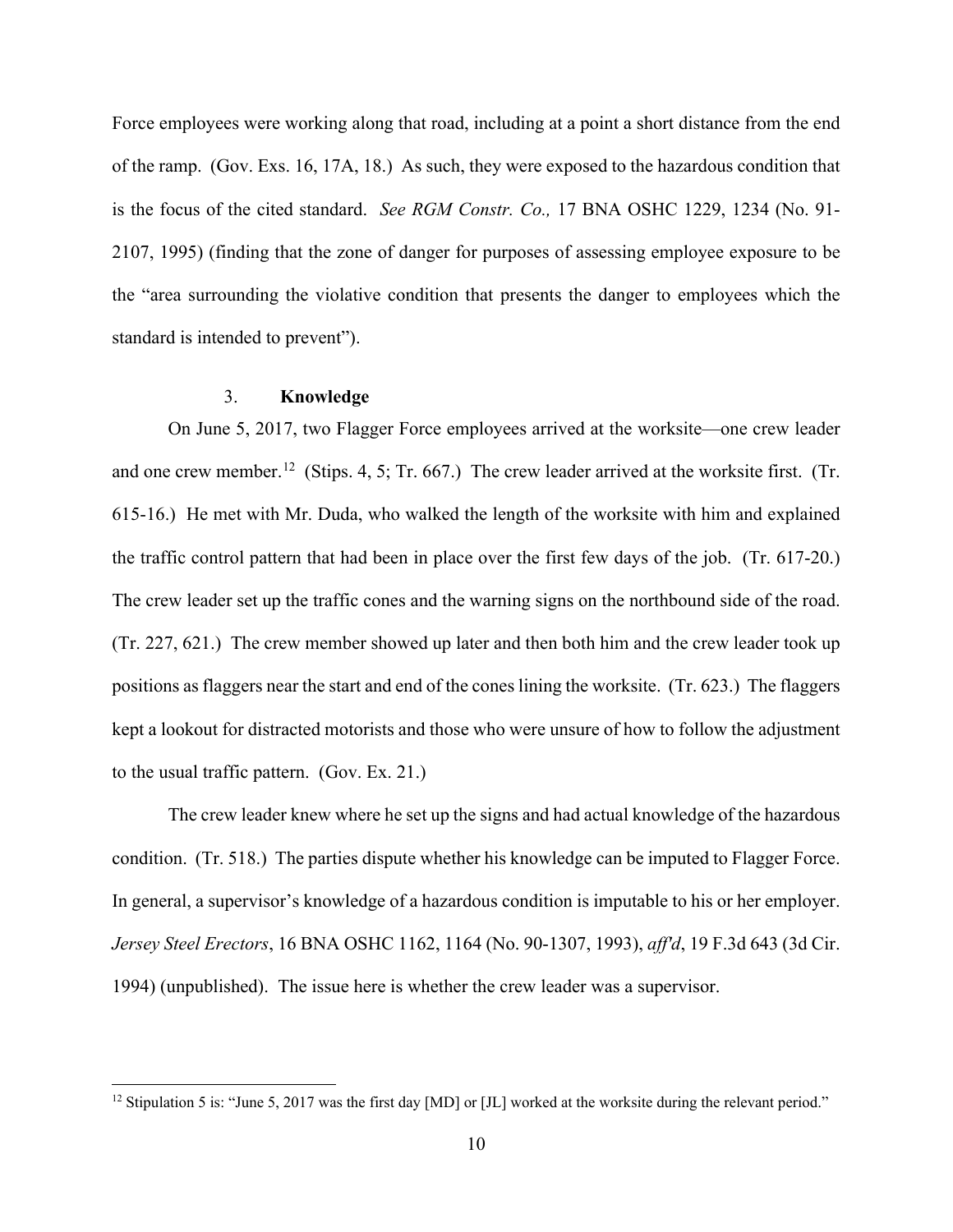Flagger Force argues that it did not consider the crew leader to be a supervisor. (Tr. 450- 51; Gov. Ex. 51.) He was an hourly employee who did not have the authority to hire or fire people. (Tr. 166, 451.) Nor could he discipline any other employee. *Id.* In Flagger Force's view, no supervisor ever visited the worksite. $13$ 

The Secretary responds that despite how Flagger Force labeled its employees, the crew leader had sufficient authority over the crew member such that he can be considered a supervisor for purposes of imputing knowledge.[14](#page-11-1) *See Diamond Installations, Inc.,* 21 BNA OSHC 1688, 1690 (No. 02-2080, 2006) (supervisory status turns on the delegation of authority, not the title of the employee). An employee who has been delegated authority over other employees, even if temporarily, is considered to be a supervisor for the purposes of imputing his knowledge to an employer. *See Kerns Bros. Tree Serv.*, 18 BNA OSHC 2064, 2068-69 (No. 96-1719, 2000) (determining that a crew leader was a supervisor whose knowledge could be imputed even though he had no authority to discipline other employees); *Tampa Shipyards Inc*., 15 BNA OSHC 1533, 1537 (No. 86-630, 1992) (finding temporary delegation of authority sufficient for purposes of imputing knowledge). The employee's formal title is not controlling—what matters is the substance of the employee's duties. 18 BNA OSHC at 2068. The employee's authority need not be widespread. It is sufficient if they are "in charge" of one or two other employees. *See Access* 

<span id="page-11-0"></span><sup>&</sup>lt;sup>13</sup> Notably, when discussing its efforts at reasonable diligence and its employee misconduct defense, Flagger Force touts the crew leader's role in supervision and ensuring safety rules are enforced. (Flagger Force Br. at 21, 24.)

<span id="page-11-1"></span><sup>&</sup>lt;sup>14</sup> When asked whether there was a Flagger Force supervisor present at the worksite, the CO explained that the crew leader was present and he was in charge of setting up and implementing the traffic pattern, including the correct placement of signs. (Tr. 391, 449.) The CO explained that his investigation did not determine that Flagger Force considered the crew leader to be a supervisor. (Tr. 450.) However, whether a person has sufficient supervisory authority for purposes of imputing knowledge is a legal conclusion, and thus neither the Secretary nor the undersigned is bound by the CO's assessment. *See e.g., Jim Boyd Constr., Inc.*, 26 BNA OSHC 1109, 1113 n. 6 (No. 11-2559, 2016) (whether efforts constitute "good faith" is legal determination so the CO conclusions are not binding); *Kaspar Wire Works, Inc. v. Sec'y of Labor*, 268 F.3d 1123, 1128 (D.C. Cir. 2001) ("the Commission is not bound by the representations or interpretations of Compliance Officers").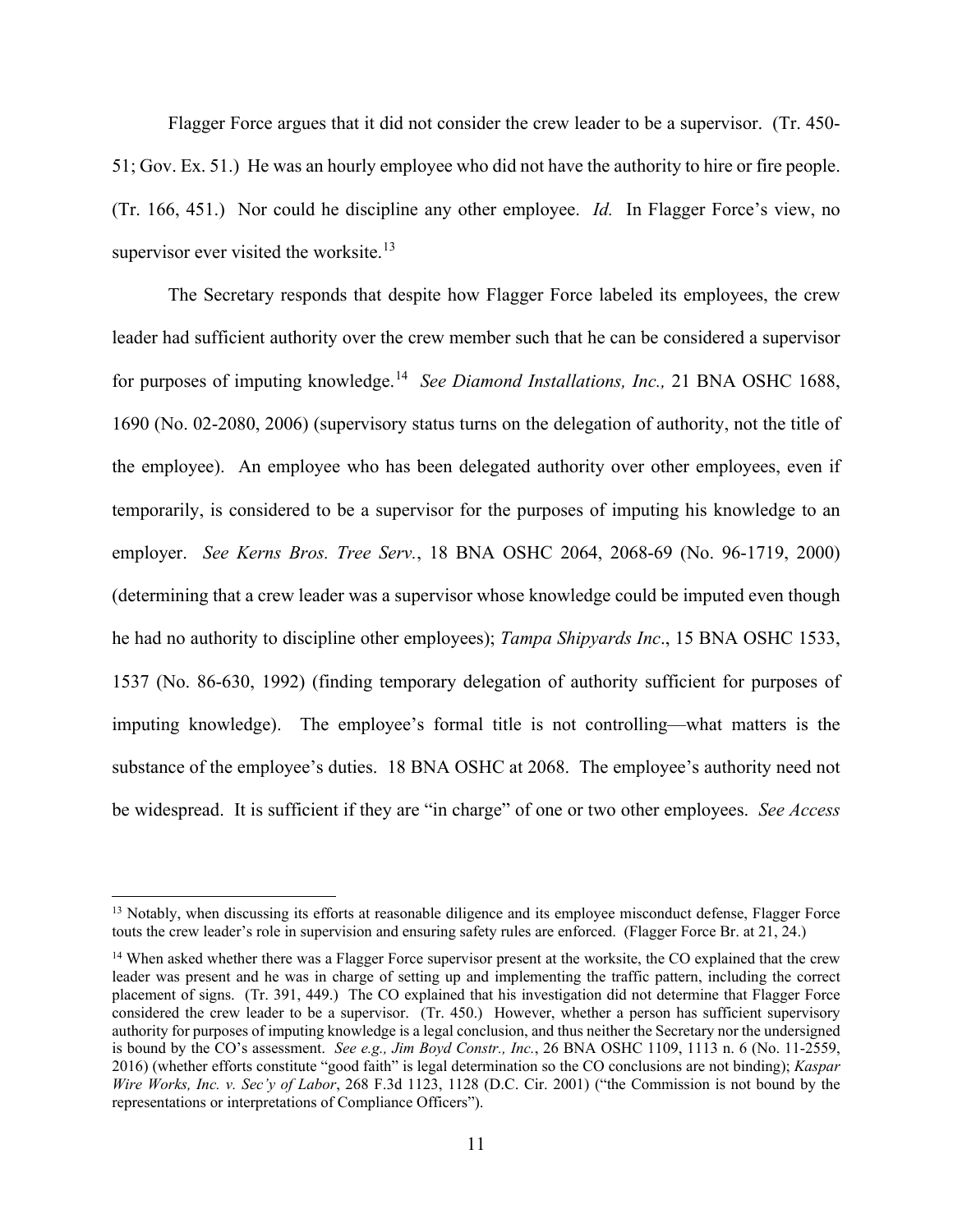*Equip. Sys., Inc.,* 18 BNA OSHC 1718, 1726 (No. 95-1449, 1999) (employee who was "in charge of" or "the lead person for" one or two employees who erected scaffolds "can be considered a supervisor"); *Pa. Power & Light Co. v. OSHRC*, 737 F.2d 350, 352, 355 (3d Cir. 1984) (hereafter, *PP&L*) (finding that the crew leader of a three-person electrical utility crew at a remote worksite was a supervisor for purposes of determining the employer's knowledge of violative conditions).

Crew leaders and crew members both have a role in identifying unsafe conditions. Any crew leader or crew member could stop work for safety issues. (Tr. 748.) But crew leaders have more training than crew members and Flagger Force required there to be at least one crew leader at each job site. (Tr. 169, 173, 746, 769.) The crew leader was "in charge" at the worksites. (Tr. 166, 168, 391, 623, 746.) They were tasked with ensuring that each worksite is set up in accordance with Flagger Force's policies and the designated traffic pattern for the job.<sup>[15](#page-12-0)</sup> (Tr. 166, 203, 391, 685, 745-46, 758; Gov. Ex. 8 at 3.) The crew leader was responsible for assessing whether the Manual on Uniform Traffic Control Devices (MUTCD) or Pennsylvania's Temporary Traffic Control Guidelines apply, and then to comply with the requirements of the applicable regulations. (FF Ex. 12; Gov. Ex. 8.) The crew leader was issued a truck, signs, cones, and other safety equipment.<sup>16</sup> (Tr. 167, 731-32.) Crew leaders are the employees responsible for obtaining the proper safety equipment needed to complete the work Flagger Force was hired for, mainly the protection of workers on or near roads. (Tr. 176-77, 194; Gov. Ex. 24.) If the crew leader determined additional equipment was needed, he or she would contact the regional office to get the equipment. (Tr. 732.) While the branch managers were the employees who determined who

<span id="page-12-0"></span><sup>&</sup>lt;sup>15</sup> Flagger Force's training program specifies that the "crew leader sets the pattern." (FF Ex. 12 at 76.)

<span id="page-12-1"></span><sup>&</sup>lt;sup>16</sup> Crew leaders kept their trucks at their homes and then drove to each worksite. (Tr. 176.)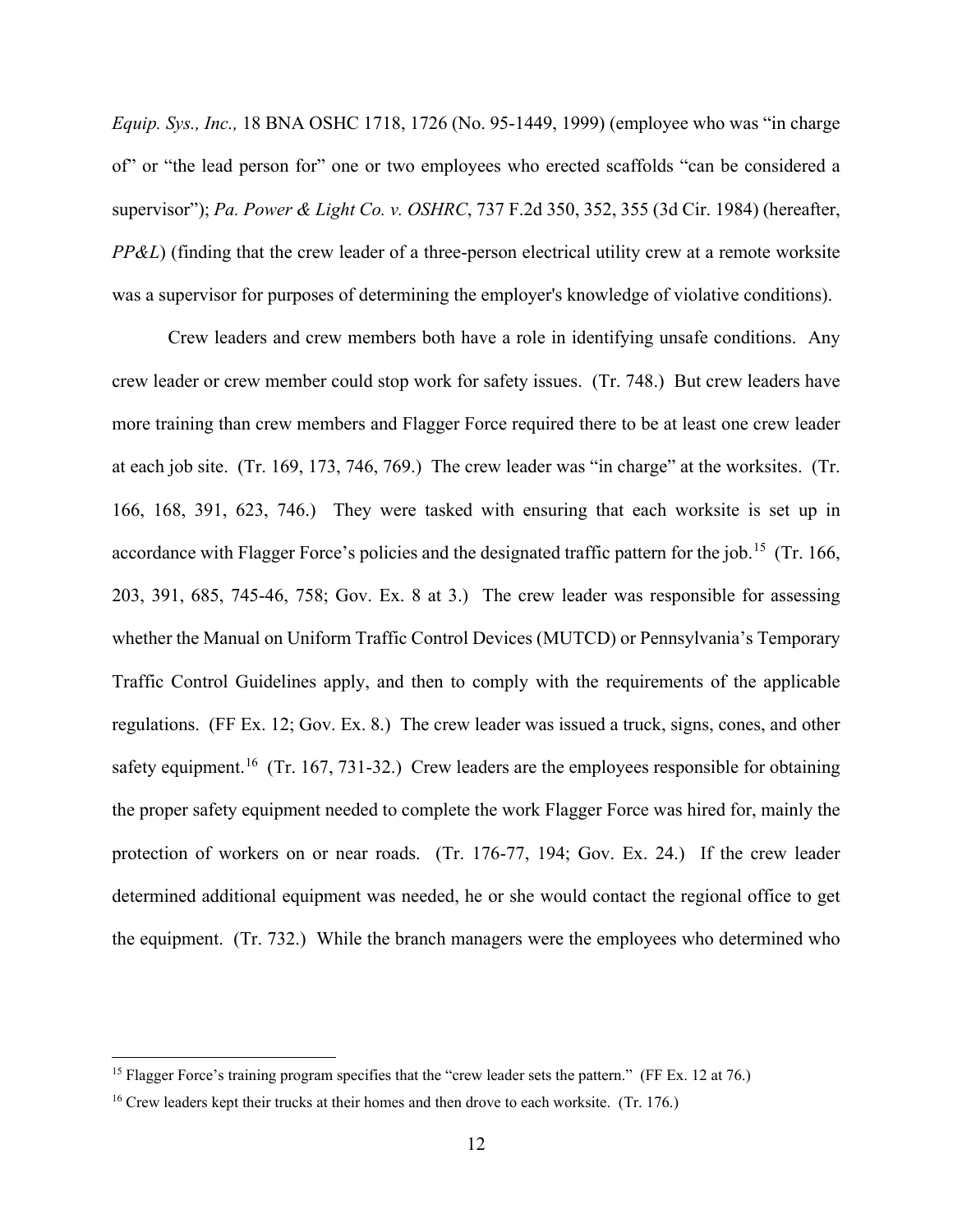got promotions and handled formal discipline, there is no evidence they ever supervised work in the field directly.<sup>17</sup> (Tr. 763.)

As crew leader, MD was tasked with responsibility for the safety of the Flagger Force employees at the worksite and implementing the correct traffic cone pattern. (Tr. 203, 208-9.) He met with Brubacher to discuss the traffic pattern, led the set-up work, and determined where he and the other flagger would be working. (Tr. 451, 623.) After discussing the planned construction work with Brubacher, consistent with Flagger Force's policy, he led the pre-job brief to explain the tasks to be done with the crew member. (Tr. 194-95, 201.) During any such pre-job brief, the crew leader had the obligation to inform the crew members of "the hazards to the crew," explain job responsibilities, and discuss how to do the job safely and securely. (Tr. 195, 745-46; Flagger Force Br. at 8.) MD was in charge of setting up and making sure the traffic pattern, including the sign placement, was correct. (Tr. 166, 391, 394, 518.) He considered himself qualified to be responsible for the other Flagger Force employee he was supervising at the worksite. (Tr. 201.) His work at job sites was not directly overseen by anyone else.<sup>18</sup> (Tr. 179.) On this record, the crew leader had been delegated sufficient authority to be considered a supervisor and his actual

<span id="page-13-0"></span><sup>&</sup>lt;sup>17</sup> Separate quality inspectors checked on approximately 20% of all job sites per month and reported their findings to the branch managers. (Tr. 763, 766.)

<span id="page-13-1"></span> $18$  Neither crew leaders nor crew members are required to report to a Flagger Force office regularly. (Tr. 699.) Work assignments are sent out through a phone application. (Tr. 181.) Crew leaders are only required to report three times a year for safety training, but they did come into the office to pick up equipment at other times. (Tr. 670, 732.)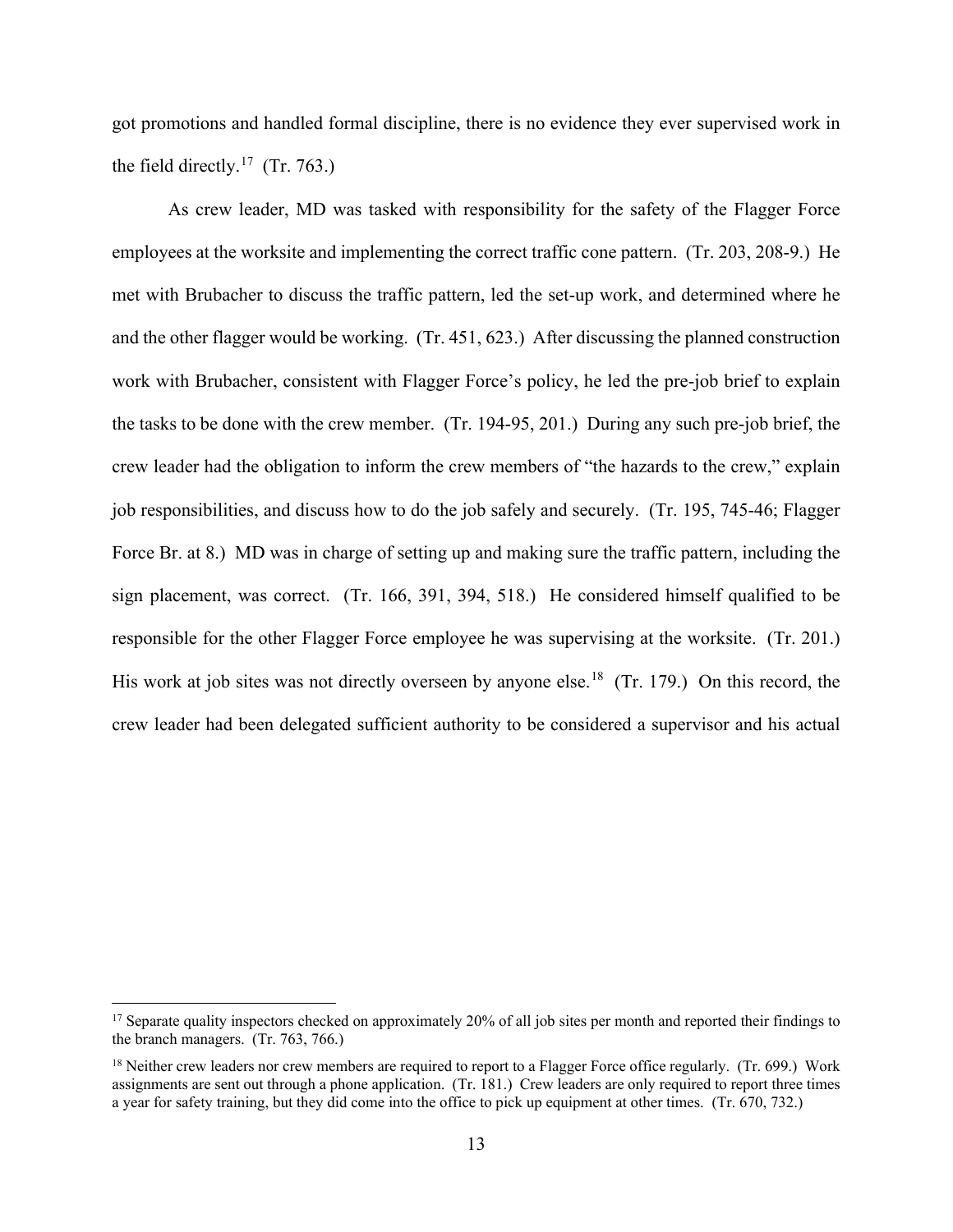knowledge of the violative conditions can be imputed to his employer.[19](#page-14-0) *Kerns,* 18 BNA OSHC at 2069; *PP&L*, 737 F.2d at 352, 355.

Ordinarily, after the Secretary establishes the applicability of the cited standard, its violation, employee exposure, and employer knowledge of the violative condition, the burden shifts to the employer to show that the violation should be excused based on some affirmative defense. *See e.g., Astra Pharm.*, 9 BNA OSHC at 2129. However, in *Kerns*, the Commission concluded that under Third Circuit precedent, when the employer's knowledge of a hazardous condition can only be inferred through "proof of a supervisor's misconduct," the Secretary cannot shift the burden of persuasion of the issue of misconduct to the employer. 18 BNA OSHC at 2069 (discussing *PP&L*, 737 F.2d at 352, 355). In such situations, the violation will be "excused" if the supervisor's misconduct was contrary to a consistently enforced company policy, supervisors were adequately trained, and reasonable steps were taken to discover safety violations. 737 F.2d at 358. In contrast, "[i]n cases where the Secretary proves that a company supervisor had knowledge of, or participated in, conduct violating the [OSH Act], we do not quarrel with the logic of requiring the company to come forward with some evidence that it has undertaken reasonable safety precautions." *Id.* at 357.

The present matter aligns with such a situation. The Secretary relies on the supervisor's actual knowledge of the violative condition—his own failure to place the advance warning signs at points of hazard as required by the cited standard. In any event, apart from the burden of proof,

<span id="page-14-0"></span><sup>&</sup>lt;sup>19</sup> The Secretary also argues that Flagger Force had constructive knowledge of the violative conditions. (Sec'y Br. at 43.) To establish constructive knowledge, the Secretary must prove that the employer, with the exercise of reasonable diligence, should have known of the hazardous condition. *See e.g., Jacobs Field Servs. N. Am.,* 25 BNA OSHC 1216, 1219 (No. 10-2659, 2015)*.* For the same reasons addressed in connection with the unpreventable employee misconduct defense, the record does not contain enough support for a finding of constructive knowledge. *Burford's Tree Inc*., 22 BNA OSHC 1948, 1951-52 (No. 07-1899, 2010) (factors for evaluating constructive knowledge are the same for evaluating unpreventable employee misconduct defense), *aff'd*, 413 F. App'x 222 (11th Cir. 2011) (unpublished).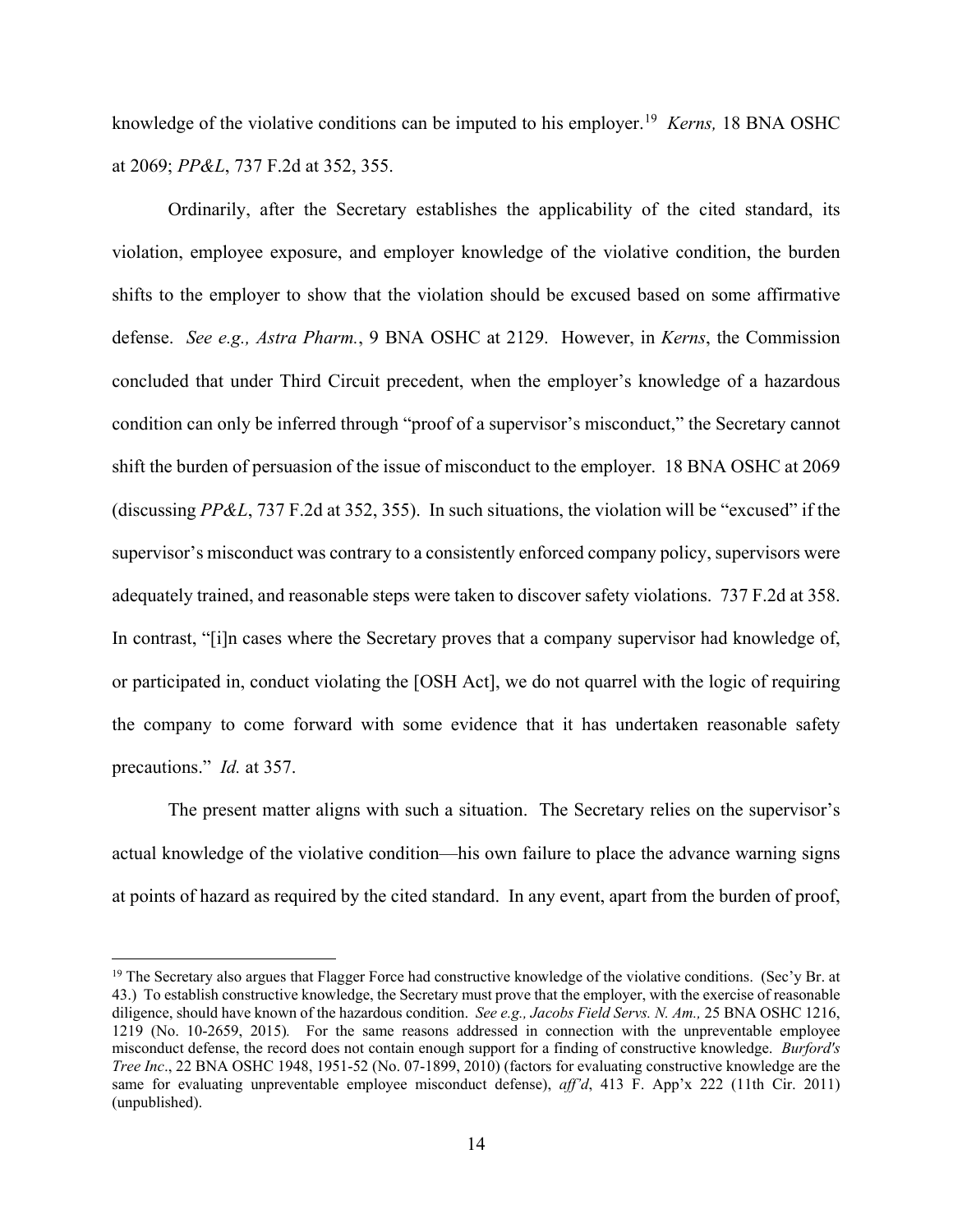the test applied in *PP&L* largely tracks the Commission's test for establishing unpreventable employee misconduct.[20](#page-15-0) *Compare* 737 F.2d at 358 *with Nooter Constr., Inc.,* 16 BNA OSHC 1572, 1578 (No. 91-0237, 1994). So, for the reasons discussed below, regardless of whether the Third Circuit would extend *PP&L* to apply to the fact pattern at issue here, the undersigned finds that the violation should be vacated because the record shows it was the result of unpreventable employee misconduct.

# 4. **Unpreventable Employee Misconduct**

To establish the defense of unpreventable employee misconduct, the employer must show it: (1) established specific work rules designed to prevent the violative conditions from occurring; (2) adequately communicated those rules to its employees; (3) took steps to discover violations of those rules; and (4) effectively enforced the rules when violations were discovered. *Nooter,* 16 BNA OSHC at 1578.

The Secretary admits that Flagger Force had a specific written work rule intended to prevent missing advance warning signs. (Sec'y Br. at 43.) Indeed, Flagger Force's first "fundamental principle" of flagging was to have advance warning signs in place. (FF Ex. 10.) Flagger Force anticipated the hazards contemplated by the cited standard and formulated a specific rule to facilitate compliance.

Besides its specific written work rule requiring advance warning signs, Flagger Force also had general safety rules. It required compliance with "federal, state, and local laws" and the company's "best practices." (Gov. Ex. 36 at 12.) All employees must adhere to the company's

<span id="page-15-0"></span><sup>20</sup> The undersigned notes that in its opening brief Flagger Force discusses *PP&L* only in the context of its unpreventable employee misconduct defense. (Flagger Force Br. at 23.) In its Reply Brief, Flagger Force discusses the overlap between the Commission's test for unpreventable employee misconduct and the one the Third Circuit sets out in *PP&L*. (Flagger Force Reply Br. at 8.)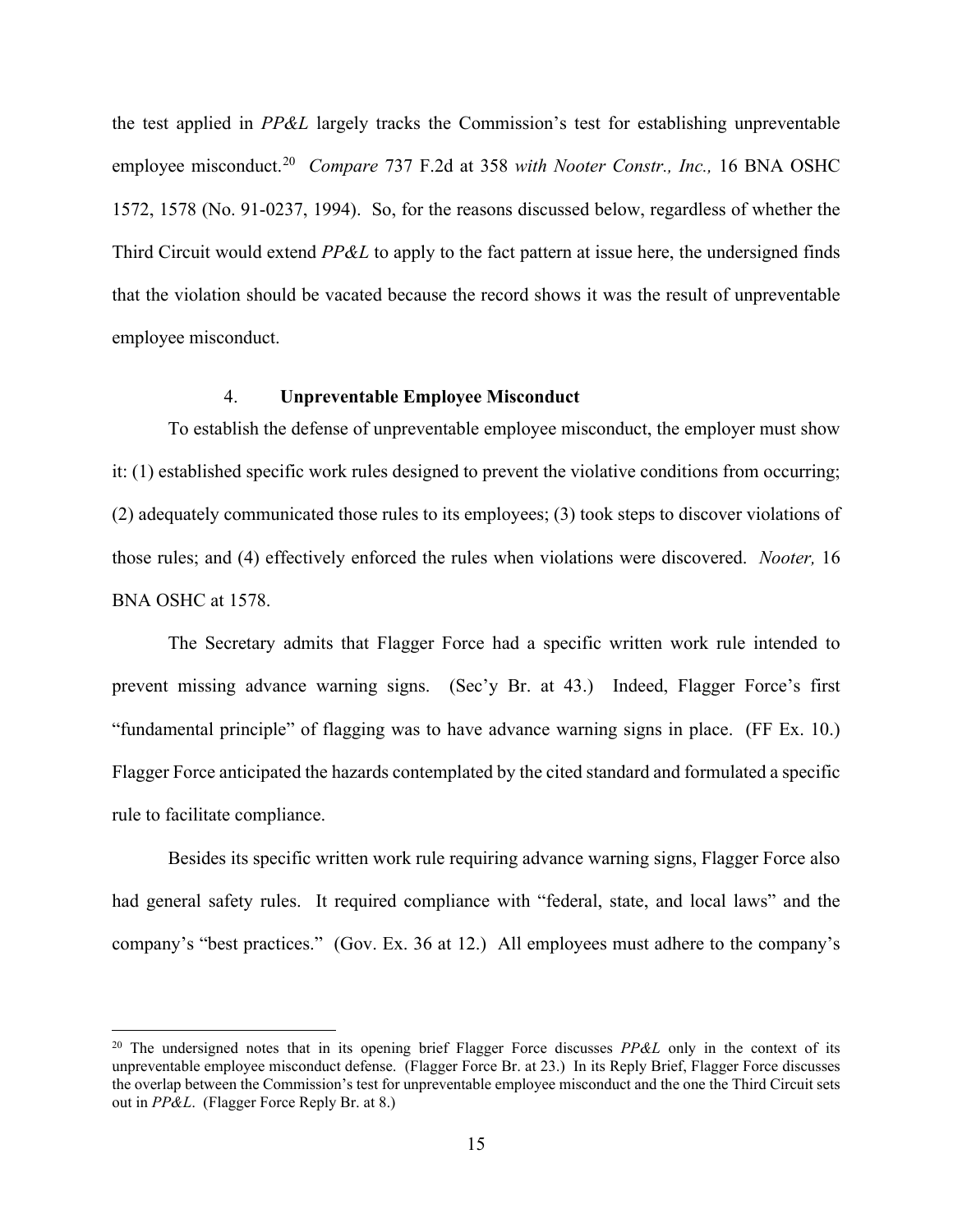safety program. (Gov. Exs. 35, 36; Tr. 726-27.) Flagger Force's Field Employee Handbook (Handbook) specifies that employees are to follow the procedures learned in training. (Gov. Ex. 36 at 12; Tr. 756.) Any violation of a safety rule is "absolutely prohibited and could lead to termination." (Gov. Ex. 36 at 14.) All employees receive a copy of the Handbook at the start of their employment. (Tr. 682.)

As for the second prong of the defense, communication of the work rule, the Secretary admits that "Flagger Force training for both crew members and crew leaders emphasizes the need for advance warning signs." (Sec'y Br. at 9.) Flagger Force incorporated its specific work rule into a comprehensive training program. (FF Exs. 10, 12.) Crew members receive a four-hour training course and pass a written exam. (FF Ex. 10; Tr. 678.) This training course is separate from a longer six-hour orientation program. (Tr. 679-80.) Employees must re-take the four-hour training course every three years. (Tr. 749.)

Flagger Force's training directly addressed the specific work rule at issue here. It required all crew members and crew leaders to know the "ABCs of Flagging," which were the "fundamental principles" of flagging. (Tr. 741-42; FF Ex. 10 at 19.) The "A" in its "ABCs of Flagging" was a clear shorthand way to remind employees of the need for "advance warning signs." (Tr. 741-42; FF Ex. 10 at 19.) The written training materials explicitly direct employees to never begin a flagging operation "without signs on the road." (FF Ex. 10; Tr. 744.) The training also addresses sign placement, including with diagrams showing signs on both sides of the road and along intersecting roads. (FF Ex. 10 at 63, 77-78, 121.)

Crew leaders completed the same course as crew members and then completed an additional three-day training. (Tr. 169, 173, 753, 769; FF Ex. 12.) Like the crew member training, the crew leader training also explained the requirement to have advance warning signs and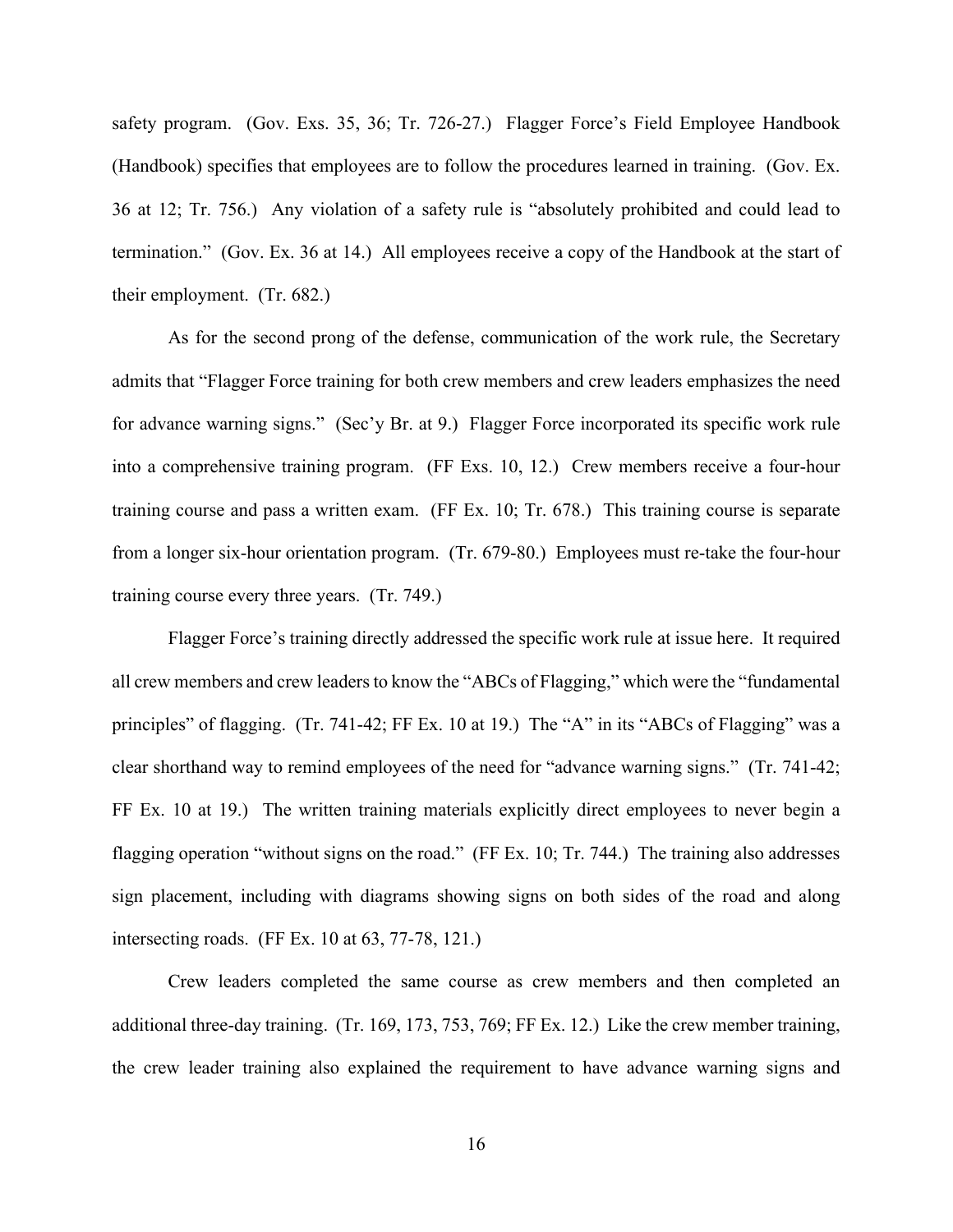specifically instructed crew leaders to "[i]nstall necessary signage." (FF Ex. 12 at 63.) It reviews the information from the crew member training about the placement of advance warning signs and provides additional instructions about sign placement specific to different traffic patterns and road conditions, such as the presence of other roads near worksites.<sup>[21](#page-17-0)</sup> (Tr. 753, 755-56; FF Ex. 12 at 54-58, 72, 82-91, 123-30.) Crew leaders are also required to attend additional one-day re-fresher trainings three times a year.<sup>[22](#page-17-1)</sup> (Tr. 669-70, 748.) Thus, Flagger Force specifically trained workers about its rule related to the cited standard and the hazards anticipated by that standard.

Both MD and the other flagger (JL) were tested on their knowledge of flagging, and both passed before beginning to work on the Pottstown Pike project.<sup>23</sup> (Tr. 683-85, 750; Gov. Exs. 37, 38.) MD could not recall all of the training he received, but he "absolutely" knew he needed to set up advance warning signs. (Tr. 192.) In addition, there's no dispute that all required advance warning signs were in place every other day that Flagger Force employees were at the Pottstown Pike worksite.

As for uncovering violations of work rules, Flagger Force's quality specialists conduct random checks of worksites to ensure compliance. (Tr. 687-89, 764-66.) Flagger Force's inspection process requires an examination of 41 separate issues, including assessing whether signage is correct, whether employees are abiding by the MUTCD, and whether they are acting safely. (Tr. 764.) In general, Flagger Force observes the work zone of crew leaders at least twice

<span id="page-17-0"></span><sup>&</sup>lt;sup>21</sup> Both the initial crew member training and the additional crew leader training included "hands-on" demonstrations. (Tr. 171, 173, 190; FF Exs. 10, 12.) However, the additional hands-on training section of the crew leader training did not include on-site demonstrations of setting up traffic control patterns. (Tr. 173.)

<span id="page-17-1"></span> $^{22}$  Flagger Force also had employees in the role of advance crew leader. (Tr. 169.) These employees received further training beyond what the crew leaders received and could operate additional types of traffic control equipment, such as arrow panels. (Tr. 175-76, 769.) There was no advance crew leader at the Pottstown Pike worksite on June 5, 2017. (Tr. 770.)

<span id="page-17-2"></span><sup>&</sup>lt;sup>23</sup> The test for crew members includes questions about signage. (Tr. 751.) MD was tested after he completed the crew member training and again after completing the crew leader training. (Tr. 189, 684-85; Gov. Ex. 37.) His most recent training was completed on April 18, 2017, less than two months before the site inspection. *Id.*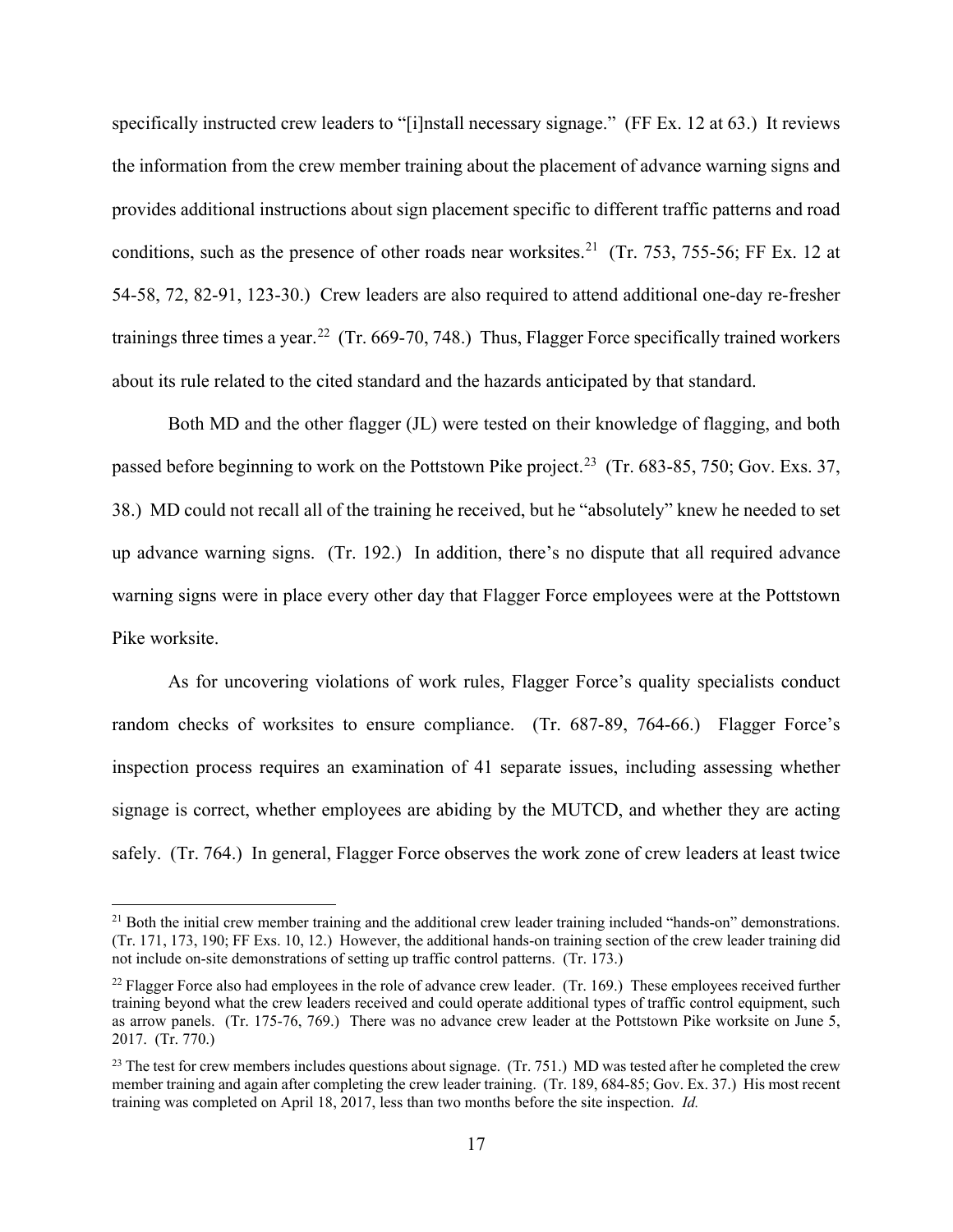per month and has an auditing system to randomly visit at least 20% of the company's worksites per month. (Gov. Exs. 8, 13; Tr. 764-66.) If inspectors find issues on a repeated basis, they will inspect the relevant employees more frequently. (Tr. 765.) In the six months prior to the accident, about 3,000 random inspections were conducted by the regional office which staffed the Pottstown Pike project. *Id.* 

While a Flagger Force inspector had not visited the Pottstown Pike project, MD's worksites were inspected four times in the two months preceding his being assigned crew leader on June 5, 2017.[24](#page-18-0) (Gov. Exs. 41-44, 45A.) When MD served as crew leader, the inspections of his worksites neither uncovered any issues related to advance warning signs nor gave any indication that he did not understand the fundamental principles of his training.<sup>25</sup> (Tr. 752-53; Gov. Exs. 41-44, 45A.) This is entirely consistent with MD's testimony at the hearing when he expressed no hesitation when asked whether he understood the requirement to have advance warning signs. (Tr. 192; Gov. Ex. 41-45A.) The Secretary tries to spin MD's good safety record and his understanding of the advance warning sign rule as showing Flagger Force's program was deficient because this wellregarded employee ended up violating a safety rule on June 5, 2017. (Sec'y Br. at 46.) However,

<span id="page-18-0"></span><sup>&</sup>lt;sup>24</sup> This is consistent with the company's goal of inspecting the worksites of each crew leader twice per month. (Tr. 688, 766; Gov. Ex. 13.)

<span id="page-18-1"></span><sup>&</sup>lt;sup>25</sup> Prior to MD's promotion to crew leader, an inspection of a site where he was working as a crew member found that "one of the shift right signs" was missing. (Gov. Ex. 45A.) The rest of the signage was compliant and there is no evidence that the setup violated any OSHA standard. *Id.* Another inspection on the same day of a different worksite where MD was also working as a crew member revealed that "every sign was spaced properly, and the side streets covered properly." *Id.* The remaining two inspections were of sites where MD served as crew leader. *Id.* Neither of these inspections uncovered any issues related to signage or a traffic pattern. *Id.* Notably, one of these inspections related to a similar traffic pattern set up as was required for the Pottstown Pike project. (Gov. Ex. 41, Tr. 766-67.)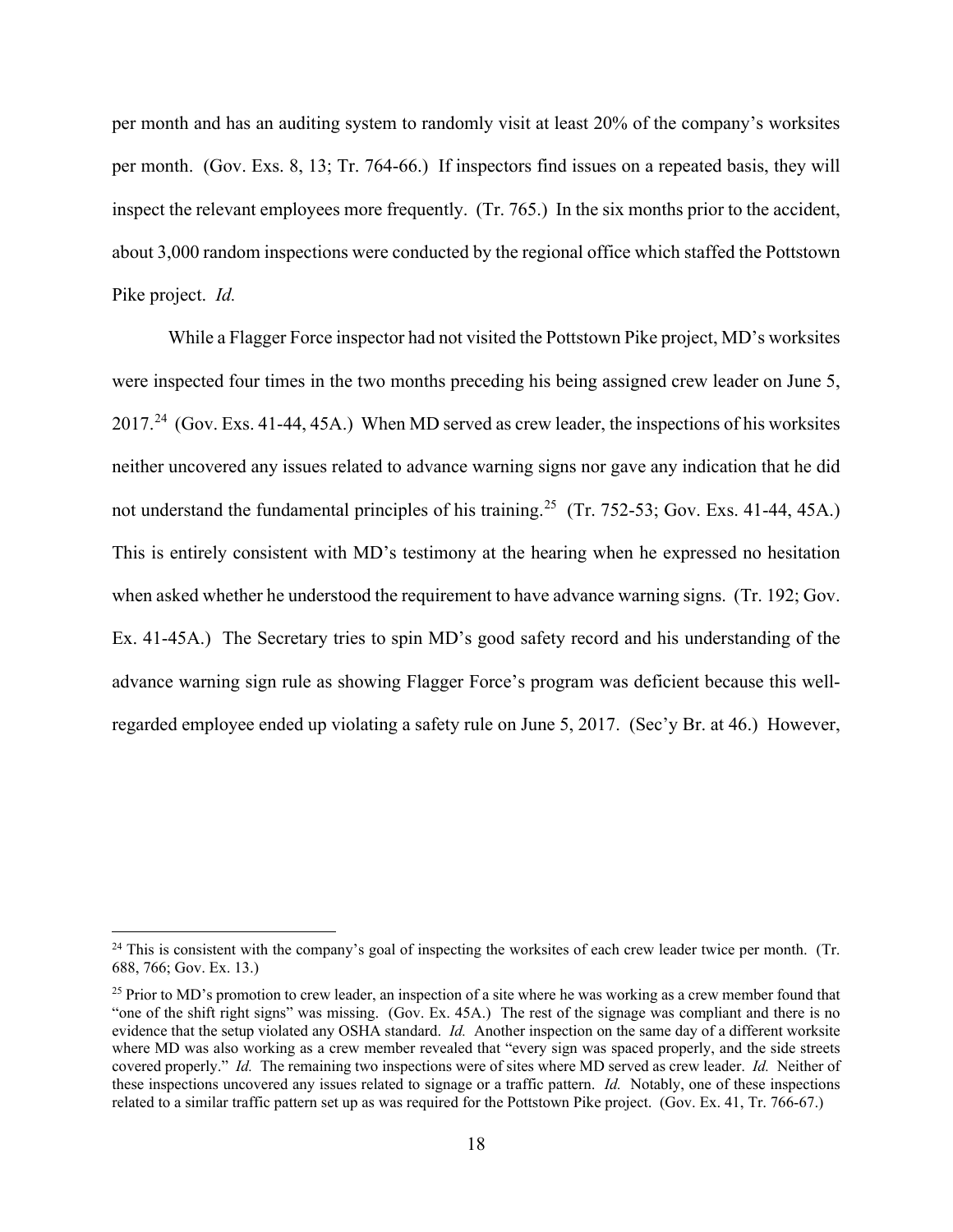this record actually reflects an idiosyncratic violation of an enforced work rule by an employee who understood the rule and whose past behavior gave no indication he would violate it.<sup>26</sup>

With no evidence of a lack of understanding or prior violations of work rules by the Flagger Force employees assigned to the Pottstown Pike worksite, the Secretary points to infractions by other employees. (Sec'y Br. at 24-27.) Flagger Force's inspection records show that the company periodically uncovered violations of its work rule about signage and then took action in response. (Gov. Exs. 45B-E.) At a minimum, Flagger Force verbally coached employees and corrected any issues with the traffic pattern identified during an inspection. *Id.* The inspection records support the testimony of Flagger Force's safety manager, Joshua Foltz, who explained that when inspectors identified a work rule violation, the issue was immediately corrected and then the inspector would coach the employees about issues identified.<sup>27</sup> (Tr. 703, 763, 768.)

Consistent with Flagger Force's progressive system of discipline, on occasion, additional disciplinary steps beyond verbal coaching were taken to address violations of the advance warning sign work rule. (Tr. 697, 703, 763-65, 772-74; Gov. Exs. 8, 36 at 12, 15.) In January 2015, Flagger Force demoted an employee for, among other reasons, having improper advance warning signs. (Gov. Ex. 47 at 11-14.) A few months later, Flagger Force terminated a different employee for, among other reasons, his failure to have any advanced warning signs set up before a curve in the road. *Id.* at 18-21. The Secretary argues that there was no evidence beyond verbal coaching for violations of the advance warning sign rule in 2016. (Sec'y Br. at 27-29.) However, there is also

<span id="page-19-0"></span><sup>26</sup> In *Am. Eng'g & Dev. Corp.*, 23 BNA OSHC 2093 (No. 10-0359, 2012), the supervisor had a good safety record and was supervising two new employees. 23 BNA OSHC at 2098. The Commission found that under the circumstances the one occasion when the conduct did not comply with the company's safety rule was not sufficient to undermine the evidence showing that the employer consistently enforced its safety program. *Id.* 

<span id="page-19-1"></span> $^{27}$  Mr. Foltz also discussed how the Handbook's more general rules requiring adherence to applicable laws and to act safely were enforced. (Tr. 726-27.) The company believed safety was its first objective. (Tr. 726.) To achieve this objective, it trained employees and then made sure employees adhered to their training in the field. *Id.*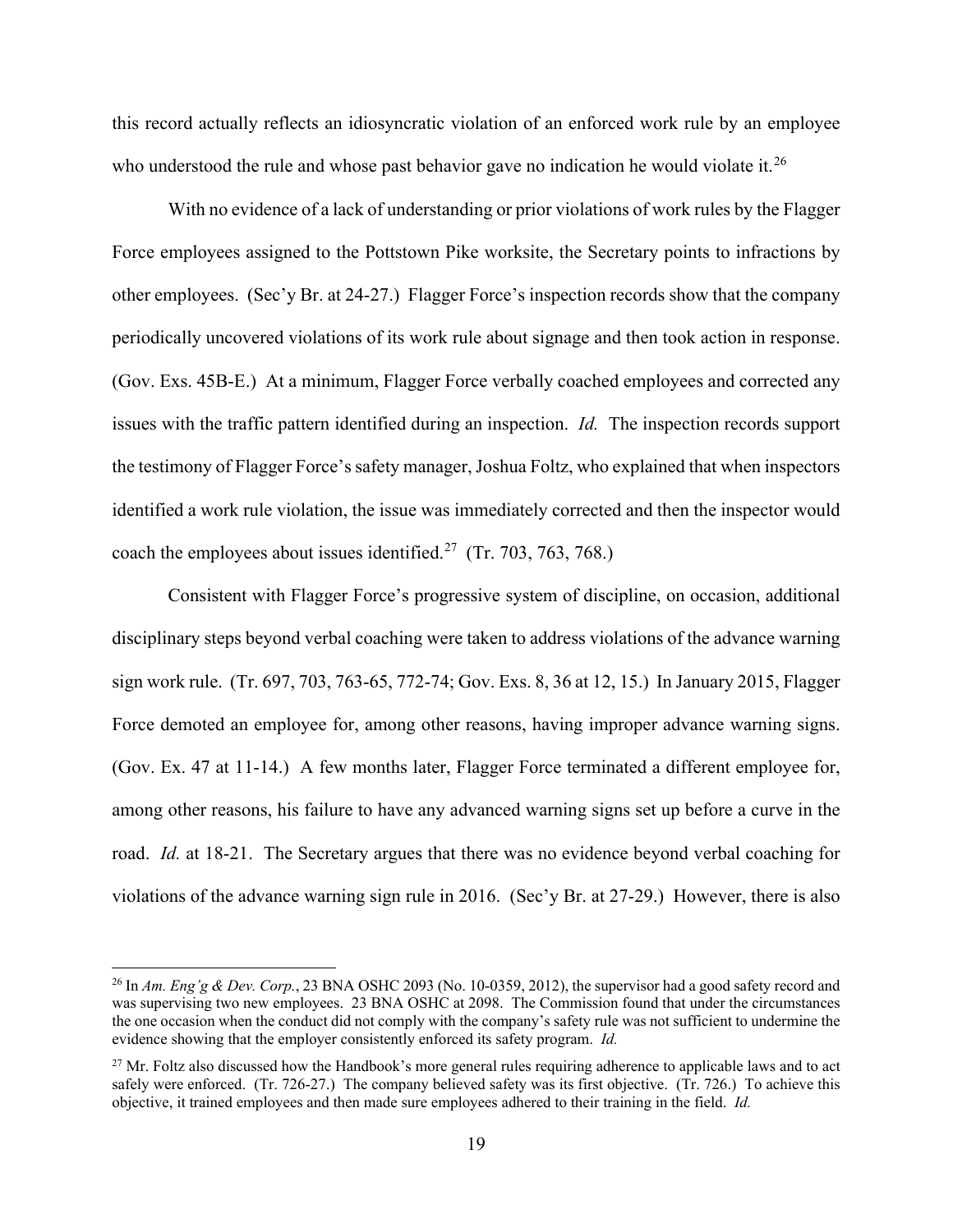no evidence of worksites lacking all advance warning signs or otherwise violating 29 C.F.R.  $\S$  1910.200(g)(1) during that time. (Gov. Ex. 45A-E.) Although the inspection records identify concerns with signage at worksites, none indicate a failure to have at least one advance warning sign as required by the standard the work rule addresses. [28](#page-20-0) *Id.* Flagger Force showed a history of issuing written warnings and taking other disciplinary actions taken when employees failed to follow the rule to ensure proper advance warning signs.<sup>[29](#page-20-1)</sup> (Gov. Ex. 47.)

Flagger Force had a clear written safety rule directly addressing the cited hazard. The requirement for advance warning signs was a "fundamental principle" and the rule was emphasized in several ways. (FF Ex. 10.) Its crew leader attended the training covering the rule, was tested on it, and "absolutely" understood signage was required. (Tr. 54.) MD had no history of violating the relevant rule, or other safety rules, despite being regularly inspected. (Gov. Exs. 41-44, 45A.) There is no evidence that he departed from his training on June 5, 2017 because he believed it was appropriate or would not result in adverse consequences.<sup>30</sup> On the contrary, failing to set up advance warning signs had led to a variety of punitive measures against other employees. (Gov. Exs. 45A-E, 47.) There is no reason why Flagger Force should have anticipated a potential

<span id="page-20-0"></span><sup>&</sup>lt;sup>28</sup> The Secretary notes that some of the disciplinary records in evidence are dated after June 5, 2017. (Sec'y Br. at 27.) One such record, dated June 28, 2017, explains that it is following two written warnings that occurred earlier in the year (before the OSHA investigation). (Gov. Ex. 47 at 1.) Another record appears to relate to an employee who previously received verbal coaching before being written up. *Id.* at 3-4.

<span id="page-20-1"></span> $^{29}$  The Secretary contends that because Flagger Force uncovered violations of its work rule through its enforcement, the rule was ineffective or poorly communicated. (Sec'y Br. at 45-46.) The Secretary is correct that some of the inspection reports indicate a failure to comply with Flagger Force's signage requirements. (Gov. Ex. 45B-E.) For example, some entries note that worksites were "safe" but missing some sign or traffic control device. (Gov. Ex. 45D.) But, none of the reports describe worksites without any advance warning signs or establish past violations of 29 C.F.R. § 1926.200(g)(1). (Gov. Ex. 45B-E.) Rather than reflecting a poor understanding of the work rule, the uncovered violations show that employees understood the requirement to have at least one warning sign. *Id.* The records also support Flagger Force's argument that it took steps to ensure adherence to its rules, including those rules that went beyond what OSHA requires. (Tr. 687; Gov. Ex. 45B-E.)

<span id="page-20-2"></span> $30$  Because of his traumatic brain injury, the crew leader had no recollection of specific events on the day he failed to set up the advance warning signs. (Tr. 182-83.) He also indicated that his injury impacted his recollection of other things, such as the details of his training. (Tr. 200.)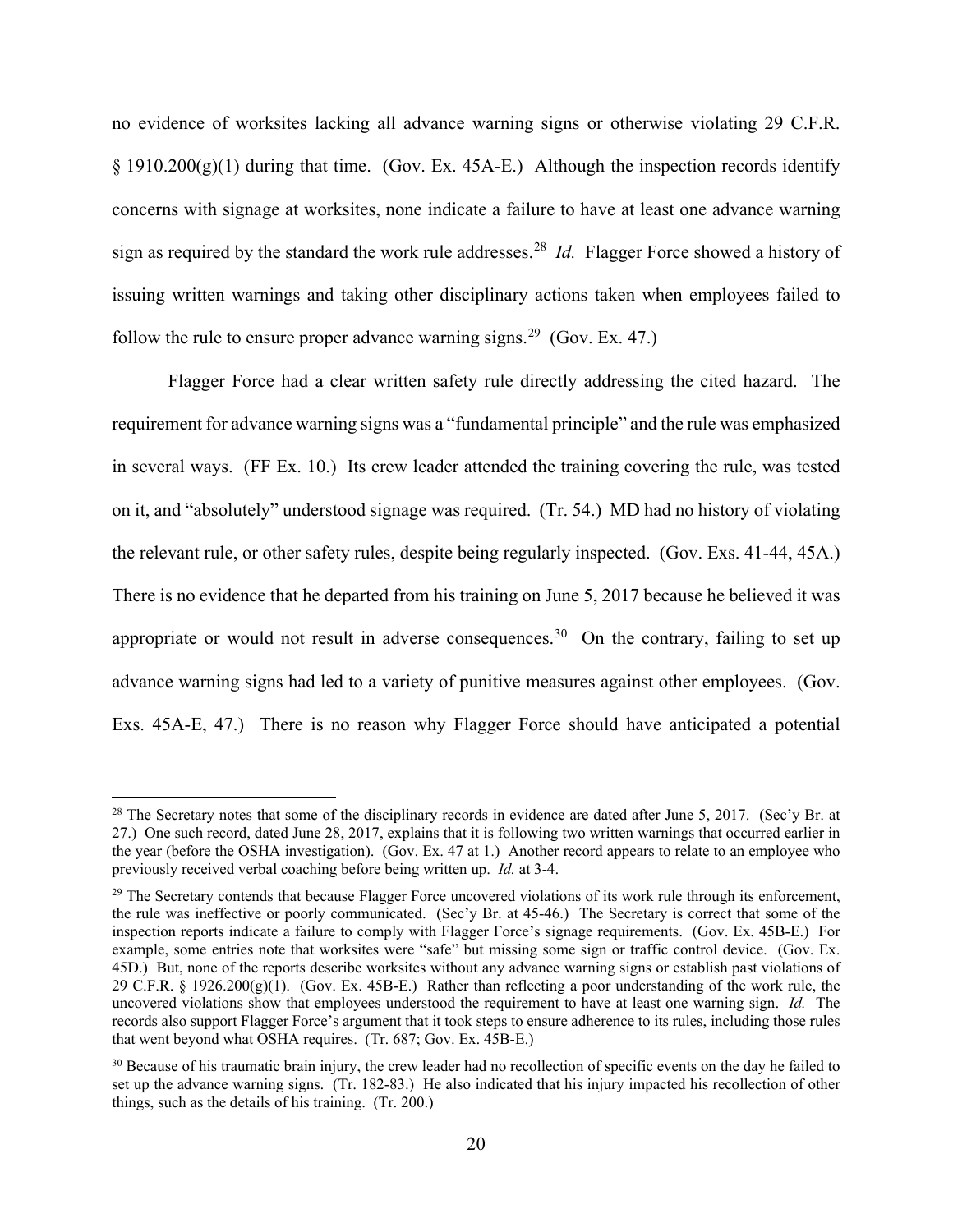departure from its training program and the established written work rule by this crew leader. Flagger Force showed that the crew leader's failure to set up appropriate warning signs on the morning of June 5, 2016 was the result of unpreventable employee misconduct.

Accordingly, Citation 1, Item 1a from the citation issued as a result of OSHA Inspection No. 1263466 is vacated and no penalty is assessed.

#### **B. Brubacher**

## 1. **Applicability and Violation**

For the same reasons discussed above in connection with the citation issued to Flagger Force, the cited standard applied to Brubacher's worksite and was violated. Brubacher was engaged in construction work. (Stip. 12.) The work took place on the shoulder of Pottstown Pike and required an adjustment to the road's typical traffic pattern. The cited standard requires at least one advance warning sign for each point of hazard. 29 C.F.R. § 1926.200(g)(1) (requiring "traffic signs at points of hazard"). Brubacher's worksite had no advance warning signs at two points of hazard, along the southbound side of Pottstown Pike and the Route 322 exit ramp. (Gov. Exs. 16, 20, 51.)

#### 2. **Exposure**

Brubacher had nine employees working on June 5, 2016 when there was inadequate signage. (Tr. 342; Gov. Exs. 6, 12; Stip. 2.) Brubacher alleges that the Secretary failed to show exposure because its employees were not working alongside the southbound side of the road or on the exit ramp where there was no signage. (Brubacher Br. at 23-24.) This argument is rejected.

On the morning of June 5, 2017, after work at the site had begun but before the accident, a West Goshen police officer drove along the Route 322 ramp to Pottstown Pike and then past the worksite. (Gov. Ex. 16, Tr. 79, 84-85.) Video taken by a dashboard mounted camera in the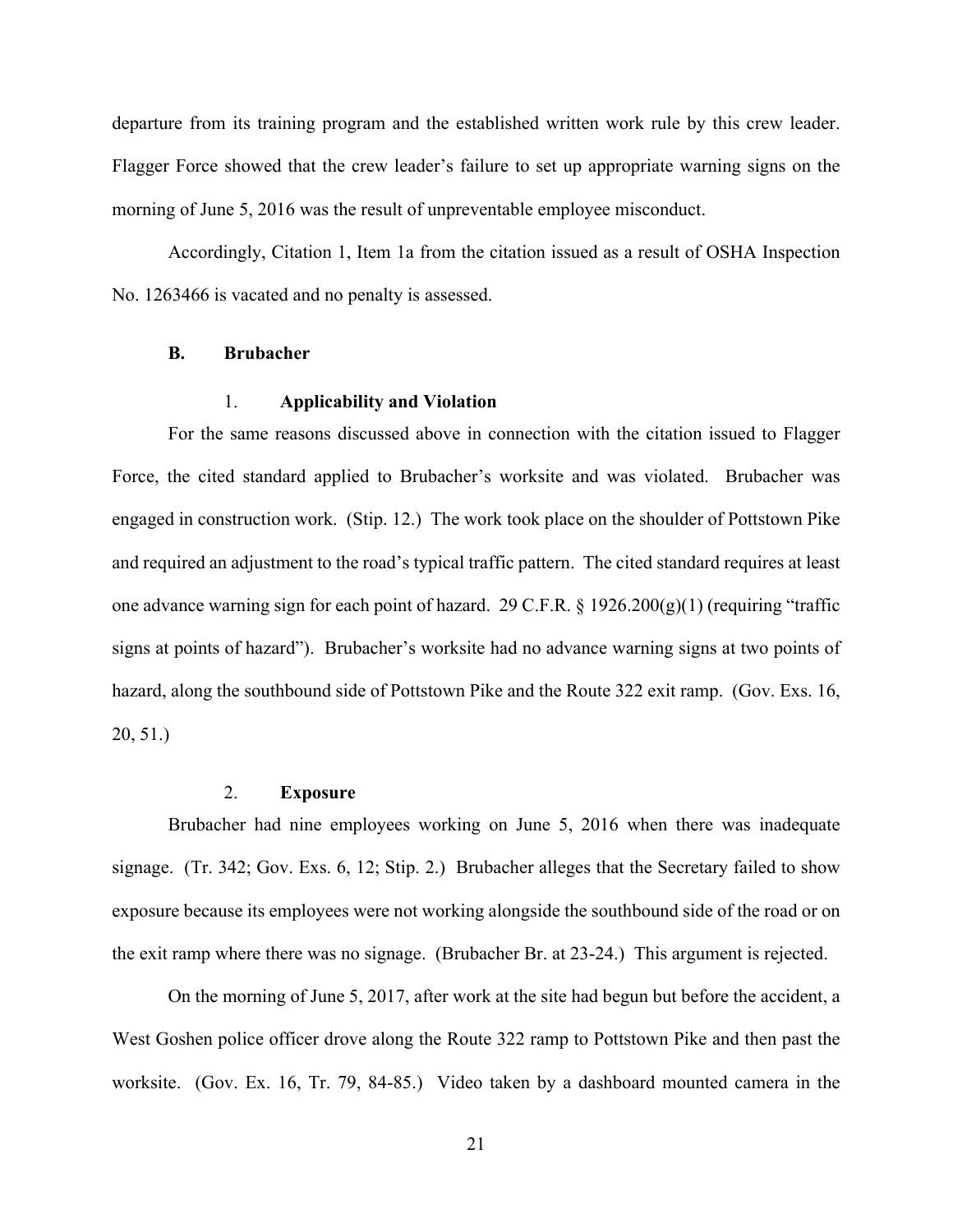officer's vehicle shows cars on both sides of the road passing the worksite within a few feet of Brubacher's employees. (Gov. Exs. 16-18.) Only a row of cones separated the north and southbound sides of the road. *Id.* Mr. Duda explained how his view of the southbound side of the road and the exit ramp was obscured. (Tr. 619, 625-26, 651-52.) As he could not see these approaches to the worksite despite being in a fixed location, motorists traveling in the area would similarly not be able to see the worksite until they were very close to it.

Turning to the lack of signage on the exit ramp, Brubacher notes that the worksite could be visible from the very end of the ramp. (Tr. 446.) The end of the ramp was approximately 250 feet apart from the start of the worksite. (Tr. 93, 98-99, 101-2.) However, as discussed above, motorists tended to not fully stop at the end of the exit ramp. Even those who did obey the stop sign, would tend to be focused on oncoming traffic rather than looking for a temporary worksite about which they had no warning. (Tr. 344; Gov. Ex. 16.)

Besides the proximity of the workers and the vehicle traffic, a Brubacher employee explained how the cones themselves can injure workers. Once hit by a moving vehicle the cones can become projectiles and strike workers. (Tr. 227.) This same employee also adjusted the cones in the roadway after they were knocked down by a passing trailer.<sup>31</sup> (Tr. 223, 226-27; Gov. Ex. 22.) Particularly considering the 45 miles per hour speed limit on the road and the fact that Brubacher employees were right at the edge of the northbound lane, the Secretary established that Brubacher's own employees were exposed to the cited hazard.<sup>[32](#page-22-1)</sup>

<span id="page-22-0"></span><sup>&</sup>lt;sup>31</sup> Mr. Duda also indicated in his interview with Officer Grandizio that he moved two cones to the southbound lane after the accident. (Gov. Ex. 21 at 10-11.) Thus, there were times when Brubacher employees were out of their vehicles and in the roadway.

<span id="page-22-1"></span> $32$  Brubacher argues it should be treated only as a controlling employer. (Brubacher Br. at 17.) However, the cited standard relates to a hazard to which Brubacher's own employees were exposed. Thus, it was both a controlling and exposing employer at the worksite. *See S. Pan Servs. Co.,* 25 BNA OSHC 1081, 1085-86 (No. 08-0866, 2014).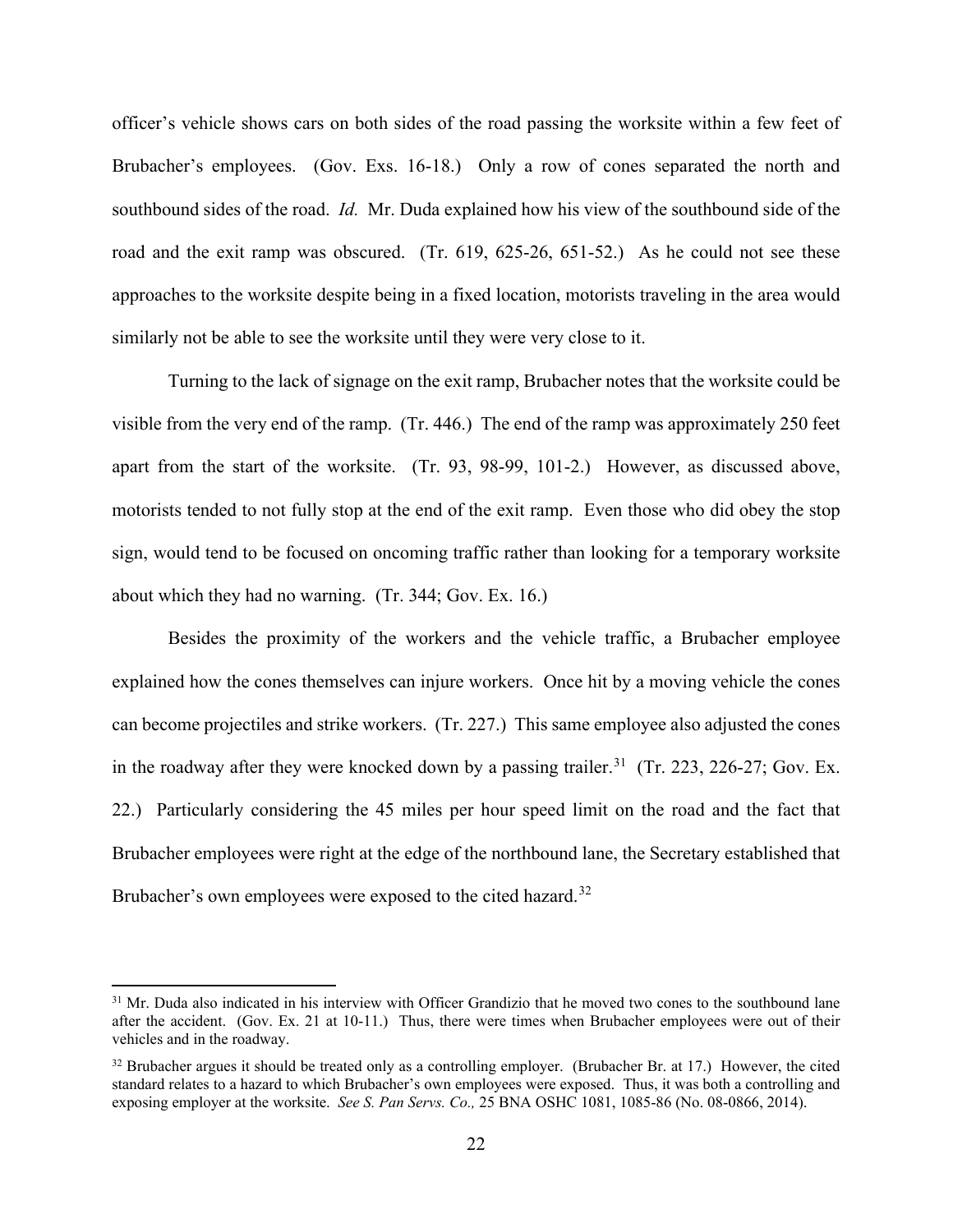## 3. **Knowledge**

The Secretary does not allege that a Brubacher supervisor had actual knowledge of the lack of signage on the southbound side of the road and on the exit ramp. (Tr. 487.) Nor would the record support such a finding. The two approaches were not in plain view from where the Brubacher employees were working. Curves in the topography obstructed the locations where the signs needed to be placed. (Tr. 499-500, 508, 625-26, 651-52.) *See Thomas Indus. Coatings, Inc.,* 23 BNA OSHC 2082, 2085 (No. 06-1542, 2012) (declining to find actual knowledge when foreman's view of the condition was restricted). Further, Flagger Force's crew leader told Mr. Duda, the Brubacher supervisor at the worksite, that the signs were in place. (Tr. 622, 626, 656- 57.) Rather than rely on actual knowledge, the Secretary argues that Brubacher should be found to have constructive knowledge of the violation because it failed to engage in reasonable diligence. (Tr. 488, 589; Gov. Ex. 21; Stip. 2.)

Reasonable diligence involves consideration of several factors, including "an employer's obligation to inspect the work area, to anticipate hazards to which employees may be exposed, and to take measures to prevent the occurrence." *Pride Oil Well Serv.,* 15 BNA OSHC 1809, 1814 (No. 87-692, 1992). As noted above, Brubacher retained Flagger Force to implement the worksite's traffic control plan. At all times, a Flagger Force crew leader was present at the worksite to oversee the flagging and traffic control work. (Tr. 166, 746, 769.) Although Brubacher trains its employees about traffic control, Flagger Force has more experience and expertise in traffic control. (Tr. 477-78, 573, 634, 644.) Flagger Force "are the specialists in their field" and they routinely provided traffic control services for Brubacher worksites. (Tr. 251, 477, 506, 576; Gov. Ex. 24.) The relationship was governed by a Master Subcontract Agreement, under which Flagger Force was responsible for supplying labor, supervision, and equipment needed for traffic control. (Gov. Ex. 24.) Flagger Force agreed to comply with all applicable laws. (Gov. Ex. 24 at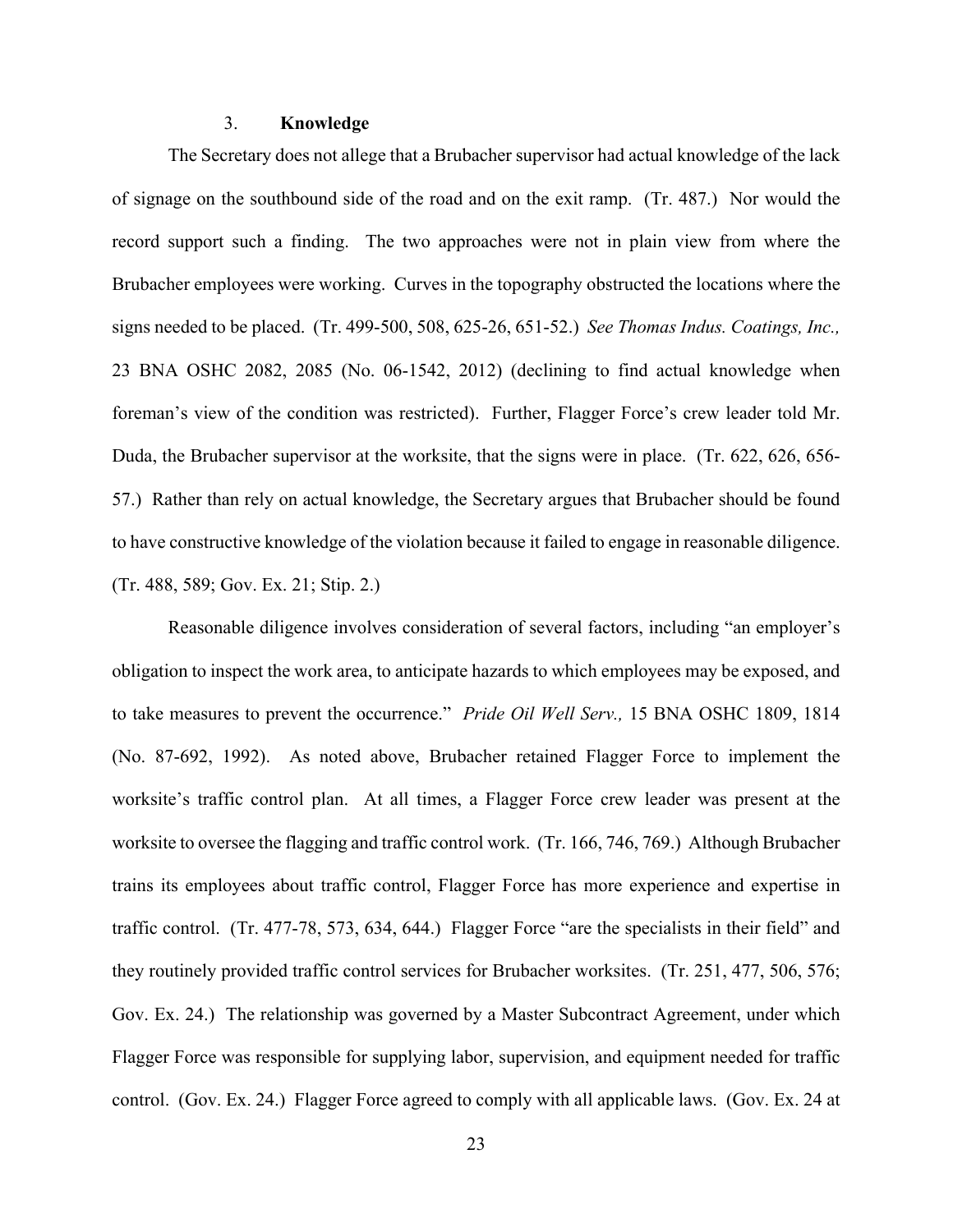2, Tr. 479). The agreement also required Flagger Force to abide by a detailed Subcontractor and Vendor Safety Program (Safety Program). (Gov. Ex. 24.) The Safety Program required subcontractors and their employees to comply with Brubacher's Safety Program and all applicable OSHA standards. *Id.* at 7-8. The Safety Program specifically addresses the cited standard. It requires "[a]t least two warning sides" to be placed at appropriate distances from the work zone. *Id.* at 8.

Besides these contractual obligations, Mr. Duda also explained the need for advance warning signs directly to its subcontractor. At the start of the project, he met with the Flagger Force crew and discussed the project. (Tr. 615.) Mr. Duda completed a Safety Observation Compliance Form, documenting his first formal inspection of the worksite on May 31, 2017. (Tr. 601; Gov Ex. 32.) He explained how "first and foremost" he wanted to make sure the work was being done "safely" as he did not "want to see anybody get hurt." (Tr. 645-46.) For this initial inspection on the project's first day, he traveled the entirety of the worksite to make sure that all three sets of advance warning signs were in place, i.e., along the north and southbound sides of Pottstown Pike and on the exit ramp. (Tr. 604.) His notes from the inspection indicate that he checked the traffic control and for road hazards.<sup>33</sup> (Gov. Ex. 32.) He specifically noted that "signs" are okay." (Tr. 604; Gov. Ex. 32.) After work started, collectively with Flagger Force, he decided that the signs on the exit ramp were not sufficiently visible to motorists and should be repositioned. (Tr. 598-99.) This correction was promptly made. (Tr. 598-600.) As the project progressed, other minor adjustments were made to the traffic control pattern based on how

<span id="page-24-0"></span><sup>&</sup>lt;sup>33</sup> The Safety Observation Compliance Form has various headings listing the topics the safety observer is to examine depending on the nature of the worksite. (Gov. Ex. 32.) Under the topic "Traffic Control/Road," the form notes various things to check, including whether traffic control signs are in place. *Id.* Mr. Duda completed this section by writing "signs are okay" and the number "4," which he explained meant there were two flaggers and that all signs and cones called for by the plan were present. (Tr. 604.)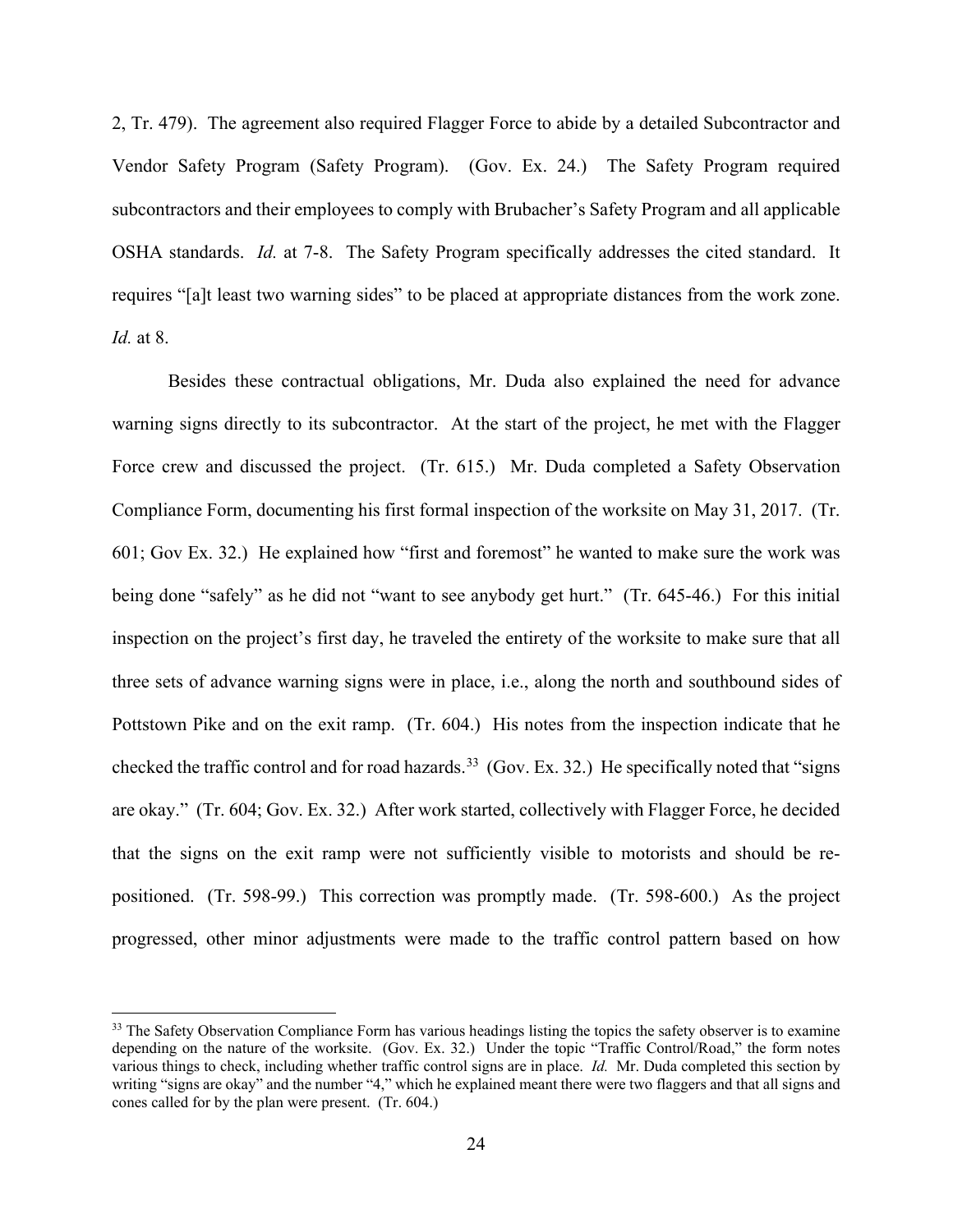motorists were responding to the setup. (Tr. 223; Gov. Ex. 21.) Mr. Duda conducted another inspection on the third day of the project during which he again confirmed the presence of the warning signs at three locations. (Tr. 606, 652.)

On the last day of the project, Mr. Duda discussed the signage and traffic control plan with Flagger Force before any work began. (Tr. 616-621, 624-25; Gov. Ex. 21.) He spoke directly with the crew leader, MD, and walked the worksite with him. (Tr. 617-20; Gov. Exs. 21, 31.) He explained where the signs had been placed on the prior days. (Gov. Ex. 21.) This discussion included addressing where to place the advance warning signs on the exit ramp and the southbound side of Pottstown Pike.<sup>34</sup> (Tr. 617-620; Gov. Ex. 6.) Mr. Duda emphasized that he wanted the cones and signage to comply with the appropriate safety standards. (Gov. Ex. 31.)

Mr. Duda was trained in traffic control and flagging. (Tr. 477-78, 634.) He did not have the same level of training or experience as Flagger Force employees, but he had enough training to identify issues. (Tr. 644, 660.) For example, during the project, he saw another construction crew possibly planning to engage in road work nearby. (Tr. 653-54.) He was concerned that this work might make it more difficult for motorists, as they'd be navigating around two worksites. (Tr. 613-14, 653-54.) He also knew that the relevant state regulator (PennDOT) typically would not issue permits for two projects in such proximity. (Tr. 507, 653-54; Gov. Ex. 21.) He contacted a PennDOT inspector to have him review the work being done in the area. (Tr. 613-14, 653-54.)

<span id="page-25-0"></span><sup>&</sup>lt;sup>34</sup> A Brubacher employee explained that at this worksite he had not seen any need to correct Flagger Force's work. (Tr. 228.) However, Brubacher did check on the traffic control work and sometimes had to address safety issues. (Tr. 229.)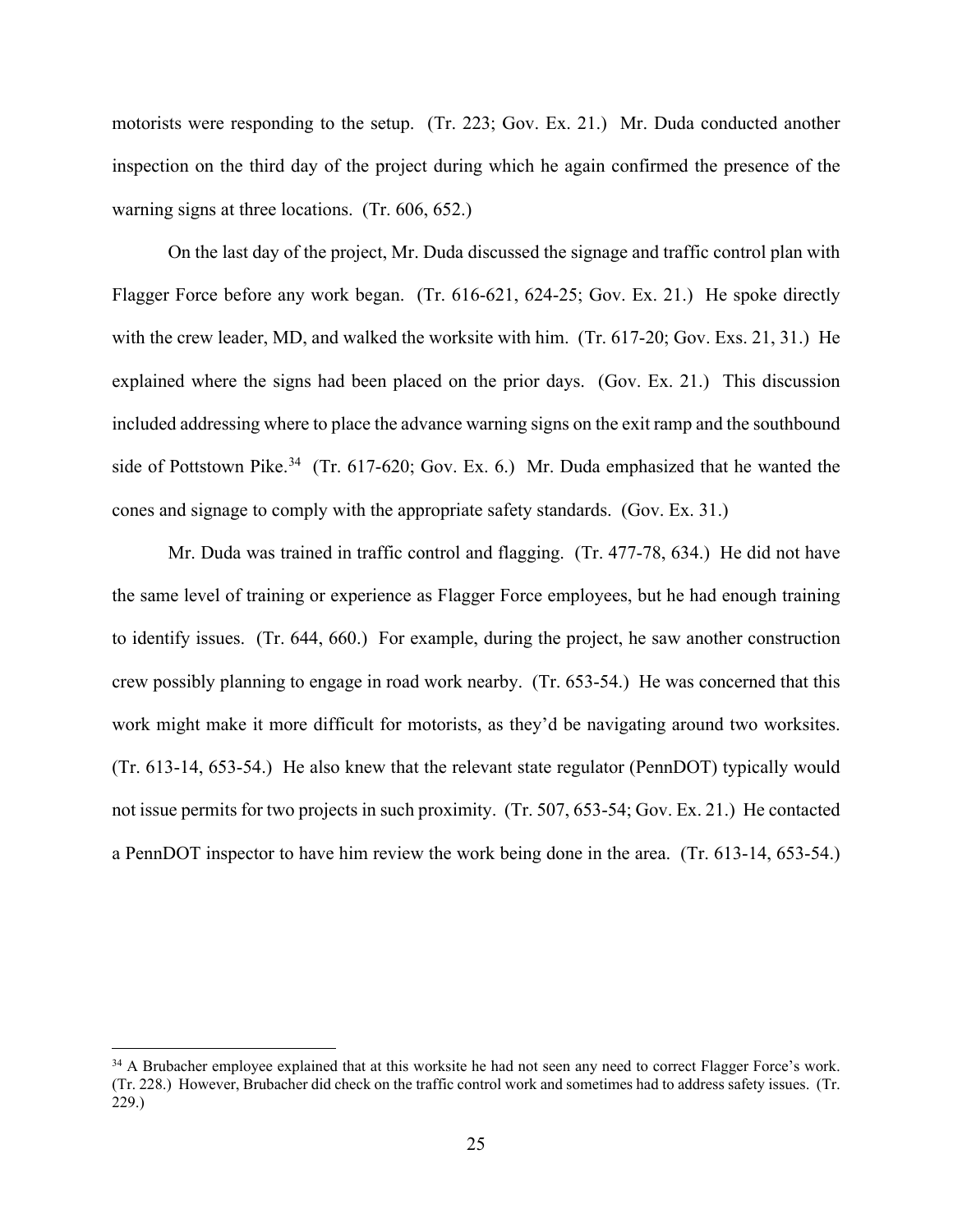The inspector visited the area and shut down the other project. (Tr. 653-54.) The PennDOT inspector did not cite any issues with the warning signs in place for Brubacher's worksite.<sup>[35](#page-26-0)</sup>

Mr. Duda also met with the crew member present on June 5, 2017. Although he had some initial hesitation when he learned the crew member was new to Flagger Force, the crew leader (MD) gave him confidence that the plan would be implemented correctly. (Tr. 656.) He had no reason to believe MD would depart from where the signs had been placed each previous day of the project. The crew leader told Mr. Duda he would set up the signs. (Tr. 620-21.) Mr. Duda asked if he needed any assistance and the crew leader declined the offer, explaining that he had his vehicle and that the set up would not take long. (Tr. 621.) Before beginning work on the site, the crew leader assured Mr. Duda that everything was "good to go." (Tr. 490-91, 622, 626, 656-57.) Mr. Duda had no reason to believe that the crew leader would disregard his instructions as well as Flagger Force's training and misrepresent that the signs were in place.<sup>[36](#page-26-1)</sup> (Tr. 488, 508.)

Mr. Duda explained that he would not have permitted work to begin if he knew that warning sides were missing. He would have ceased work until they were in place. (Tr. 611.) Mr. Duda did not just assume Flagger Force would put up the advance warning signs. He met with the team, instructed them about the issue, and then checked their work. Mr. Duda could see the advance warning signs on the northbound side and assessed the placement of the cones before work began. (Tr. 658.) After seeing that the cones were laid down, the tapers to move drivers into the correct position were set up, and the three signs on the northbound side were up, Mr. Duda did not consider it necessary to visually confirm that the Flagger Force crew leader was truthful when

<span id="page-26-0"></span><sup>&</sup>lt;sup>35</sup> Mr. Duda was personally familiar with this PennDOT inspector and believed he would promptly shut down any worksite not complying with an approved traffic control plan. (Tr. 653.) He described him as "the most opinionated and the hardest inspector," so he believed that he would have brought any safety issues at Brubacher's worksite to his attention right away. (Tr. 654.)

<span id="page-26-1"></span><sup>&</sup>lt;sup>36</sup> Flagger Force also trained Brubacher employees in traffic control and flagging. (Tr. 573, 634.)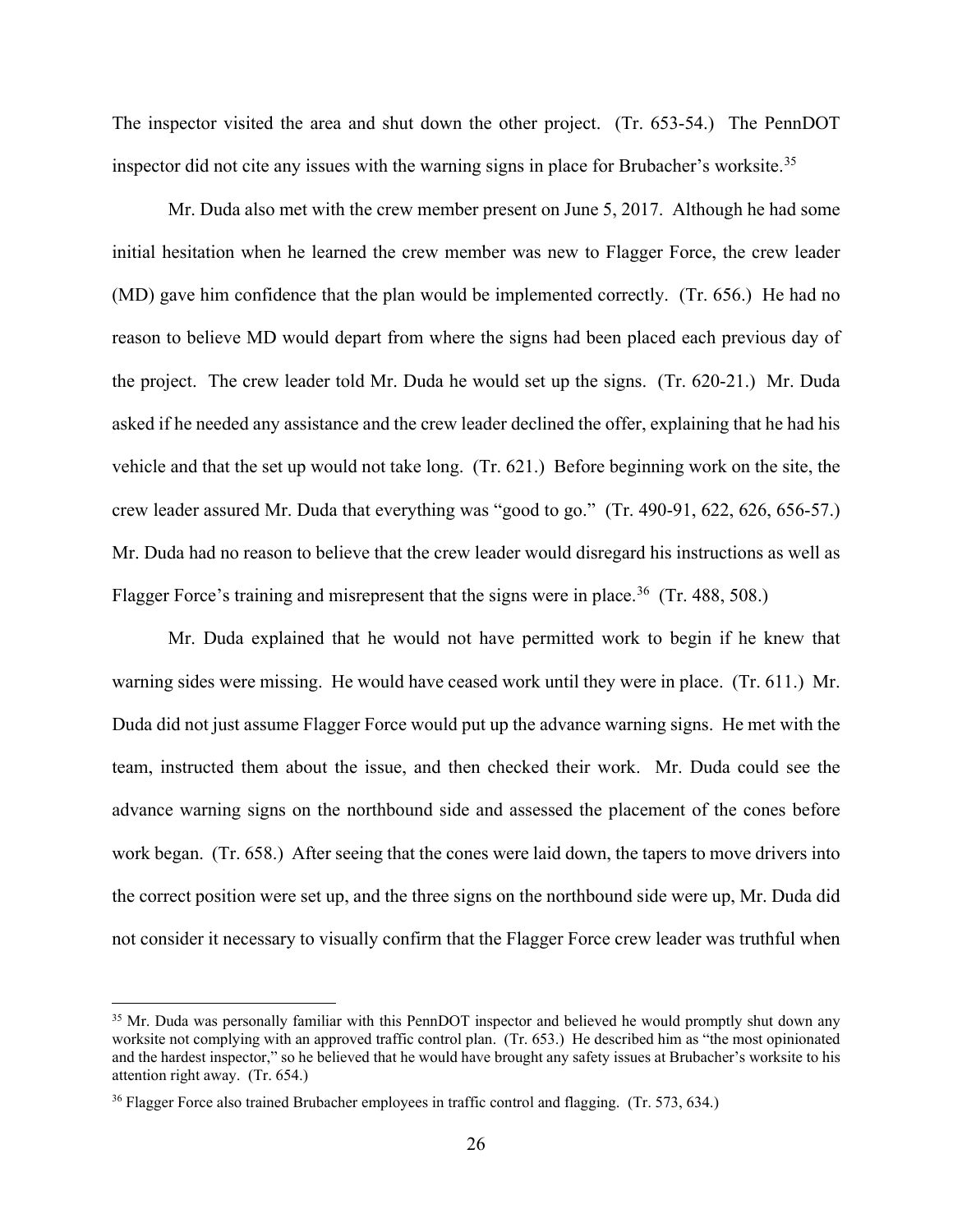he indicated the setup of the warning signs was complete. *Id.* The Brubacher crew began work at approximately 9:00 a.m., and no Brubacher employee learned of the missing signs until after the accident a few hours later. (Tr. 626, 651-52; Gov. Exs. 21, 22.)

Brubacher took reasonable steps under the circumstances to ensure that the traffic control plan, including the advance warning signs, would appropriately be placed at points of hazard as required. Mr. Duda performed regular safety inspections and confirmed that the signs were in place as part of those inspections. (Tr. 514, 601-602, 652-53; Gov. Ex. 32.) Brubacher trained its own employees about flagging and then retained an expert in traffic control to ensure compliance with the traffic control plan, including the presence of warning signs. It had frequent experience with Flagger Force and had not experienced safety issues with them in the past. The CO acknowledged that Flagger Force had not previously been cited for OSHA violations after other inspections. Nor is there any dispute that Flagger Force has a reputation of being qualified to perform traffic control services. (Tr. 506.) Certainly, Brubacher's retention of a qualified expert alone did not relieve it of all responsibility to comply with the cited standard. But, this fact is relevant to assessing what to level of supervision was appropriate. *See S.J. Louis Constr. of Tex.*, 25 BNA OSHC 1892, 1896 (No. 12-1045, 2016) (more generalized instructions acceptable given the level of experience and the continued presence of a crew leader). Mr. Duda provided instructions, conducted periodic inspections, and obtained verbal confirmation that the signage at issue was in place before work commenced at the site. *See LJC Dismantling Corp*., 24 BNA OSHC 1478, 1481-82 (No. 08-1318, 2014) (finding employer's efforts adequate to preclude a finding of constructive knowledge in light of the employee's extensive training, experience, and good safety history). The Secretary failed to establish that Brubacher should be charged with